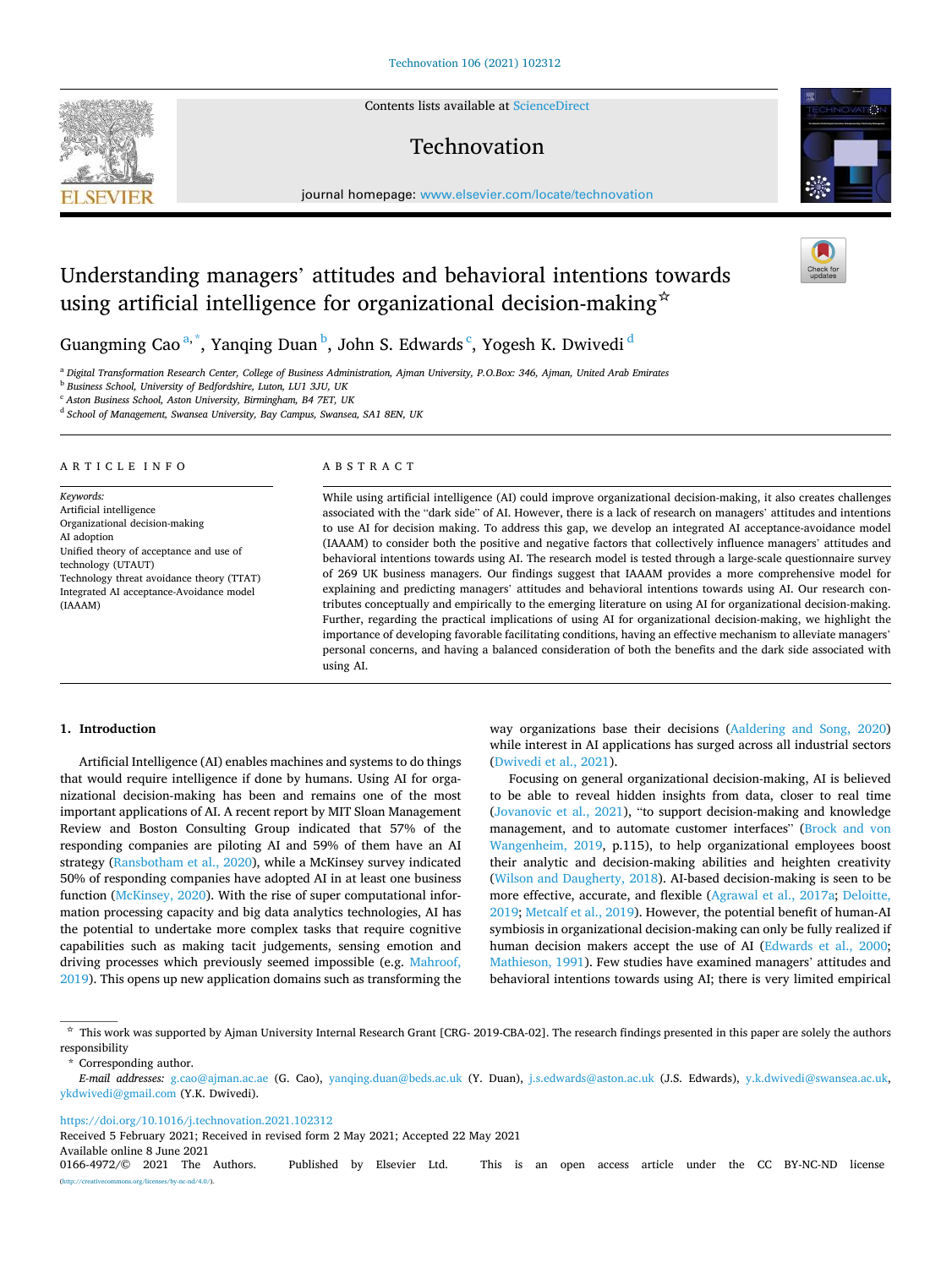research focusing on understanding managers' behavioral intentions towards using AI from a human centered perspective ([Duan et al., 2019](#page-13-0); [Dwivedi et al., 2021](#page-13-0)) and it is still unclear if and when people are willing to cooperate with machines ([Haesevoets et al., 2021\)](#page-13-0), although conditions favoring information technology (IT) acceptance have long been seen as a central pillar in research into IT innovations [\(Verdegem and De](#page-14-0)  [Marez, 2011\)](#page-14-0).

Furthermore, using AI has always been contentious ([Dreyfus and](#page-13-0)  [Hubert, 1992](#page-13-0); [Duan et al., 2019\)](#page-13-0) and controversial ([Breward et al.,](#page-12-0)  [2017\)](#page-12-0) on both organizational and personal levels. While the potential of using AI to significantly improve decision-making is increasingly recognized (e.g. [Agrawal et al., 2017b;](#page-12-0) [Duan et al., 2019](#page-13-0)), some leading experts (e.g. [Davenport et al., 2020](#page-13-0); [Patrick et al., 2019;](#page-13-0) [Ransbotham](#page-14-0)  [et al., 2018](#page-14-0); [Weld and Bansal, 2019\)](#page-14-0) also have serious concerns about AI's negative impacts, such as that "AI could get out of control and affect human beings and society in disastrous ways" [\(Johnson and Verdicchio,](#page-13-0)  [2017,](#page-13-0) p.2267). At the organizational level, there are concerns raised about the implications and impact of the "dark side" of AI (e.g. [Dwivedi](#page-13-0)  [et al., 2021;](#page-13-0) [Weld and Bansal, 2019](#page-14-0)), such as bad decision-making, various types of discrimination, and other hidden biases and challenges ([European-Commission, 2020](#page-13-0); [Shrestha et al., 2019\)](#page-14-0). At the personal level, in addition to hope, AI is also creating fear among managers and workers because of the potential job losses ([Ransbotham](#page-14-0)  [et al., 2018\)](#page-14-0) or "technological unemployment" a term that was coined as long ago as 1930 [\(Jarrahi, 2018\)](#page-13-0). [Elkins \(2013\)](#page-13-0) found that human experts may feel threatened by AI systems that could contradict their own judgements: "When asked about new technologies, experts in deception detection are very enthusiastic and interested in new tools and technology. However, when confronted with the actual technology, they reject its use and ignore it all together." (p.252).

Consequently, managers' attitudes and intentions towards using AI for organizational decision-making are likely to be affected by both the benefits and risks associated with using AI. Understanding managers' perceptions of using AI would, thus, require a "net valence approach that considers both benefits and concerns" [\(Breward et al., 2017,](#page-12-0) p.760) thereby being able to examine and explain the attributes of a whole rather than attributes of its parts [\(Venkatesh et al., 2016](#page-14-0); [Weber, 2012](#page-14-0)). However, the IT adoption literature shows a bias towards offering models that can only be used to understand either the acceptance or avoidance of IT separately; it does not seem to provide any models that explain and predict IT adoption by considering both benefits and concerns simultaneously [\(Breward et al., 2017](#page-12-0)) as "IT acceptance theories are not intended to explain avoidance behavior" [\(Liang and Xue, 2009](#page-13-0), p.73). Despite the fact that the integration of both positive and negative variables to understand AI adoption for decision-making is critical, such a need is largely ignored by the existing literature [\(Agogo and Hess,](#page-12-0)  [2018\)](#page-12-0) while a generally accepted comprehensive framework for understanding IT adoption is still lacking [\(Verdegem and De Marez, 2011](#page-14-0)). In order to address this knowledge gap, we formulate the following research question:

To what extent are positive and negative factors affecting managers' attitudes and intentions towards using AI for organizational decisionmaking?

To answer this research question, we have developed and tested the integrated AI acceptance-avoidance model (IAAAM) that includes three types of constructs: technology acceptance (facilitating conditions, peer influence, performance expectancy, effort expectancy, attitude, and intention to use), technology threat avoidance (perceived threat in terms of perceived severity and perceived susceptibility), and concerns of personal development and wellbeing. We tested the research model based on an analysis of 269 responses collected from UK managers. Our research contributes to the emerging literature on using AI for organizational decision-making by developing a holistic view of the factors that influence managers' attitudes and behavioral intention towards using AI in decision-making and by extending the appreciation of individual characteristics being central to behavioral intentions in the context of AI for decision making. The empirical evidence supports IAAAM and its associated relationships that provide valuable practical implications, including developing favorable facilitating conditions for using AI, having an effective mechanism to alleviate managers' personal concerns, and having a balanced consideration of the benefits and the dark side associated with using AI for organizational decision-making.

The rest of the paper is structured in the following way. Section 2 will present a brief review of the concept of and the current debate on AI for decision-making, and theories of IT acceptance and avoidance. Section [3](#page-3-0)  will develop the research hypotheses. Sections [4 and 5](#page-6-0) will explicate our selected research methodology, and research model testing and findings, respectively. Section 6 will discuss our findings, including their limitations and ideas for future research. Finally, we will present our conclusions in Section [7](#page-12-0).

#### **2. Literature review**

We first give an overview of AI for decision-making, then look at the literature relevant to the current debate, especially managers' attitudes to the use of AI for decision-making.

## *2.1. A brief overview of AI for decision-making*

There are many theories of decision-making: see [Dastani et al. \(2005\)](#page-13-0)  for a comparison of the most commonly cited. One theory often seen in the decision support literature is the phased model of intelligence-design-choice (leading to implementation, added as a phase later) first proposed by [Simon \(1947\).](#page-14-0) We think it is appropriate to mention Simon's model given his AI connections (e.g. [Simon, 1969](#page-14-0)).

Consistent with Simon's view, decision-making can be thought of as "choosing between various alternatives" ([Pomerol, 1997,](#page-14-0) p.3). It might be argued that this would cover virtually all applications of AI, since even image recognition or natural language understanding could be conceived of as choosing between a very large number of alternative image subjects or sentences. More useful, however, is to restrict our consideration, again following [Pomerol \(1997\),](#page-14-0) to situations that begin with recognition that a decision needs to be made (Simon's intelligence phase) leading to some form of diagnosis/design, a choice process and eventually action. This would exclude AI applications such as image recognition and natural language understanding *per se*.

In this conception, there have been two main eras of interest in using AI for decision-making. The first began quite slowly in the mid-to late 1970s, peaking at the start of the 1990s. The second, which is still ongoing, has gradually increased over the past decade.

In the first era, expert systems, then regarded as an AI method for capturing knowledge [\(Liao, 2005](#page-13-0)), and specifically proposed for decision-making [\(Gupta, 2000;](#page-13-0) [Youngohc and Guimaraes, 1995\)](#page-14-0) were intended to replicate the performance of a skilled human decision maker. One of the first was MYCIN [\(Shortliffe, 1976\)](#page-14-0), an expert system which diagnosed microbial infections and recommended appropriate medical treatment. In terms of the Simon model, the intelligence phase was realizing that such an expert system could be built; design was building the alternatives into the system; and choice was MYCIN's main function.

The three types of technology underlying expert systems from the first era carry over to today: rule-based systems, systems relying on similarity measures (such as case-based reasoning), and machine learning systems. We do not have space to explain their technical aspects here. A major advantage of the first two of these types was said to be the systems' ability to explain the reasoning that led to their decisions (D'[Agapayeff, 1985;](#page-13-0) [Waterman, 1986](#page-14-0)). Machine learning systems, by contrast, operated as a "black box", which may behave in unexpected ways ([Schuetz and Venkatesh, 2020\)](#page-14-0).

Over time, the term expert system was replaced in some domains, especially business and management, by the almost contemporary term knowledge-based system [\(Newell, 1982\)](#page-13-0). The reasons for this included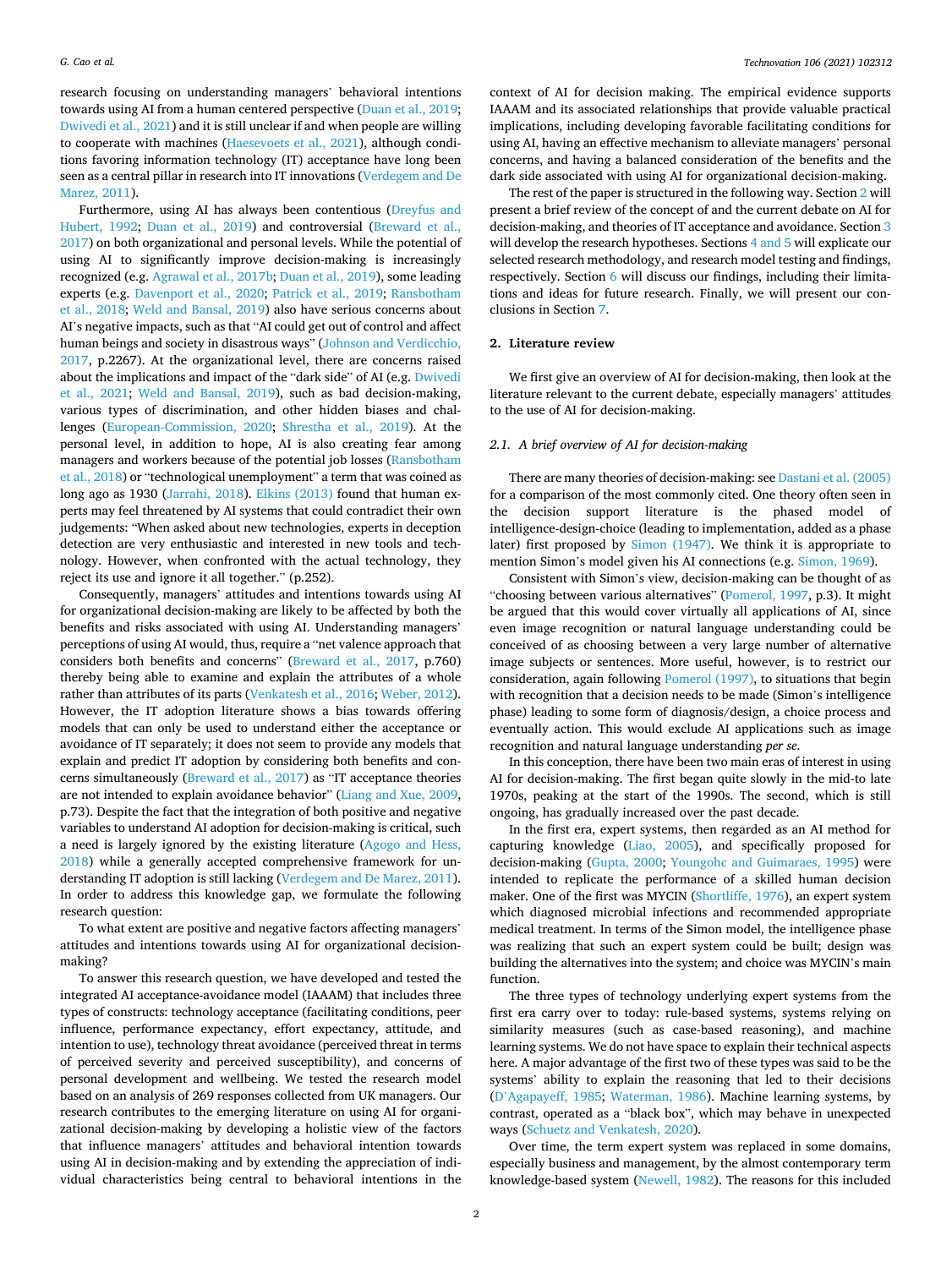([Duan et al., 2019\)](#page-13-0): the bad reputation of some expert systems, that meant it was not an attractive label; the difficulty of representing all of an expert's knowledge in a system, leading some to feel that the use of the term "expert" was unreasonable; and the tendency for the system to be used to support or assist a human decision maker, rather than acting as an expert telling the human what to do, or replacing the human completely.

More recently, research from two perspectives has suggested that human experts have two different ways of making decisions: quick and intuitive, and slow and reasoned. [Dreyfus and Dreyfus \(2005\)](#page-13-0) argued that computer systems could not reach the quick and intuitive level, which they regarded as denoting a true expert. Instead, the systems were restricted to slow and reasoned, which they termed "competent". [Kah](#page-13-0)[neman \(2011\)](#page-13-0) independently arrived at a similar distinction, which he referred to as system 1 and system 2. More recently, [Jarrahi \(2018\)](#page-13-0)  suggested that "AI is more useful for supporting analytical rather than intuitive decision making" (p.579).

AI generally was in the doldrums during the 2000s, or "has been intermittent" ([Benbya et al., 2021,](#page-12-0) p.283), but in the past decade has increased rapidly [\(Benbya et al., 2021;](#page-12-0) [Dwivedi et al., 2021\)](#page-13-0) and undergone a major revival, spearheaded by research into deep learning systems [\(Schmidhuber, 2015](#page-14-0)), which are the descendants of the machine learning systems of the 1980s. Headline examples such as the victory in 2016 of the AlphaGo AI system over the world champion at the game of Go [\(Lee et al., 2016\)](#page-13-0) and AI based self-driving cars have done much to inspire interest. Unfortunately, much of the recent work on AI for decision-making does not seem to have been informed by the work done in the first era, even where it has identified similar issues ([Duan et al., 2019\)](#page-13-0).

The specific issues we pick up in the next section include: the role of the system; the effect on people's jobs; and attitudes towards the adoption of AI systems.

## *2.2. Current debate on AI for decision-making*

From the earliest days, there was always the unresolved question of whether the systems were supposed to augment the decision maker or replace them, or perhaps replace them for part of the job. [Bader et al.](#page-12-0)  [\(1988\)](#page-12-0) identified no fewer than six different roles the system could play: assistant, critic, second opinion, expert consultant, tutor, and automaton. [Syam and Courtney \(1994\)](#page-14-0) argued that AI should learn from the field of decision support systems, which assumed "a man-machine symbiosis is capable of a higher level of intelligent action than either man or machine operating independently" (p.450). [Spyropoulos and](#page-14-0)  [Papagounos \(1995\)](#page-14-0) strongly advocated that the role of AI systems in medicine should be that of "supporting instruments" rather than "decision-making devices".

Twenty-five years later, the position in medicine has changed little, especially in respect of deep learning systems. [Ghosh and Kandasamy](#page-13-0)  [\(2020\)](#page-13-0) are typical of many with the view that "clinical decision-making cannot be assigned to something we do not understand" (p.1138). However, [Pee et al. \(2019\)](#page-13-0) argue that the relationship between humans and AI-based medical imaging diagnostic systems in healthcare could be "cooperator, collaborator, competitor, and competitor" (p.366).

One element of this issue is the possibility that humans would lose their jobs because of the introduction of AI systems. [Zuboff \(2015\)](#page-14-0) saw AI as a leading example of a technology "with explosive social consequences" (p.80). Her particular concern was the lack of public oversight of how corporations use such technologies. The literature contains plenty of exhortations to employees like that of [Huang et al. \(2019\)](#page-13-0)  "Rather than worrying about whether someday AI is going to take over their jobs, it is more constructive for employees to learn how to work with AI in their jobs" (p.59). Of course, these exhortations all come from academics and AI practitioners who presently have little fear of their own jobs being taken over.

*Technovation 106 (2021) 102312*

first era, there was virtually no research into managers' attitudes towards AI/expert systems in general. [Sviokla \(1990\)](#page-14-0) observed that the literature fell into three categories: how to build expert systems; theoretical computer science issues; and "system biographies" by practitioners. None of these covered the attitudes of managers or the workforce. The position has not changed much in the second era: for example, [Kraus et al. \(2020\)](#page-13-0) considered the technical accuracy, potential value and data availability in respect of deep learning systems, but not managers' attitudes towards using them.

In the first era, what little work on attitudes there was concentrated on a specific system in one organization. [Sviokla \(1990\)](#page-14-0) reported the shifts in roles and responsibilities resulting from the use of Digital's XCON. The views of technical editors at Digital could be summed up in the remark (p.137) "it was more fun before XCON". [Berry et al. \(1998\)](#page-12-0)  described the reactions of managers in the Florida Department of Highway Safety and Motor Vehicles to using a human resource management expert system. Factors significantly affecting usage were found to be: senior management encouragement to use the system; perceived helpfulness of its recommendations; perceived ease of use; perceived adequacy of the training received; and the extent of their involvement in designing the system. Perceived reduction in discretion had no influence on usage.

Turning to recent work, [Ransbotham et al. \(2018\)](#page-14-0) surveyed business executives, managers and analysts around the world about AI. They found 73% somewhat or strongly agreed with the statement "I hope that AI will do some of the current tasks in my job", but also that 33% somewhat or strongly agreed that "I fear that AI will do some of the current tasks in my job". Experts, and specialists, followed by business analysts, were most fearful that AI would take over some of their own job tasks.

[Brock and von Wangenheim \(2019\)](#page-12-0) surveyed executives and managers about applications of AI in business, but did not ask about attitudes towards AI at all. The nearest they came was when discussing leadership, with the recommendation that "Managers should lead and actively endorse the firm's AI project(s)" (p.129). This requires a positive attitude towards the projects, but they did not consider if that might be problematic.

Another survey ([van Esch and Black, 2019\)](#page-14-0) examined candidates' reactions to applying for jobs using an AI recruitment system. The most relevant finding to this study was the informal claim that "in our many interactions with [human resources] executives and staff, there is little worry that AI recruiting tools will be perceived as a job threat" (p.738).

[Gursoy et al. \(2019\)](#page-13-0) looked at how consumer willingness to use AI devices was influenced by several constructs in a three-stage model: social influence, hedonic motivation and anthropomorphism were hypothesized to influence performance expectancy and effort expectancy; these two were hypothesized to influence emotion, which was hypothesized to influence willingness to use the devices or objection to their use. All of the factors were found to have a significant influence on the final outcome, although two of the path coefficients in their structural equation model were not significant.

The combination of hope and fear ([Ransbotham et al., 2018\)](#page-14-0) is a good summary of the little that is known about managers' attitudes. There is thus a gap in the literature for an empirical study of middle and senior managers' attitudes to using AI systems.

# *2.3. Theories of IT acceptance and avoidance*

Research on individuals' attitudes, acceptance and use of IT has attracted extensive attention in the information systems (IS) research community. Consequently, various theories and models have been developed and improved over time to explain and predict the acceptance and use of the new technologies to reflect and address the dynamic and changing nature of technology advancement. Among them, the most widely adopted are the theory of planned behavior (TPB), technology acceptance model (TAM), innovation diffusion theory (IDT), unified

This raises the question of managers' attitudes to AI systems. In the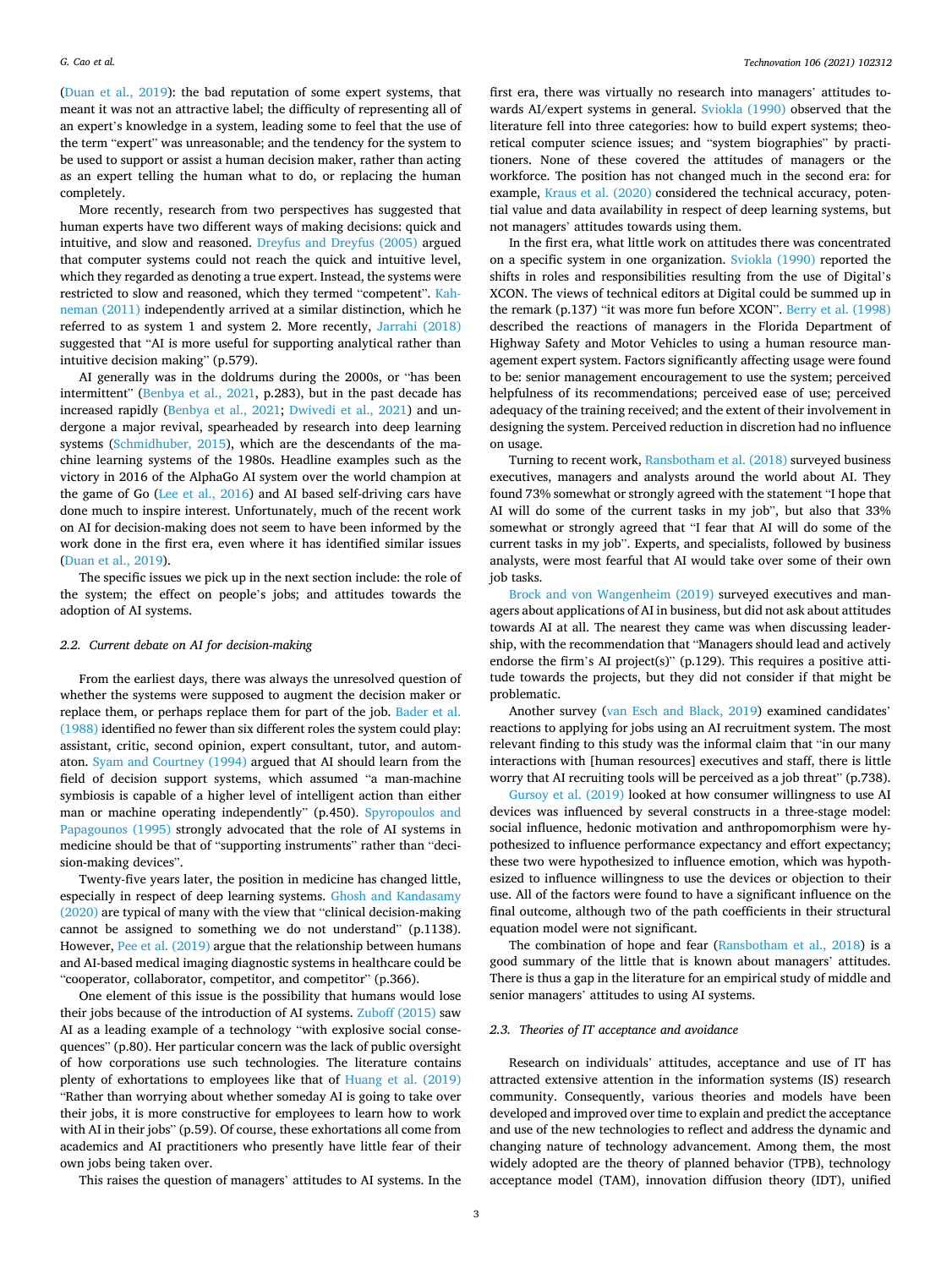<span id="page-3-0"></span>theory of acceptance and use of technology (UTAUT), and extended unified theory of acceptance and use of technology (UTAUT2). Due to their popularity, numerous researchers have undertaken systematic literature reviews and offered comprehensive analysis and evaluation on their applications, effectiveness and limitations (e.g. [Venkatesh and](#page-14-0)  [Davis, 2000](#page-14-0); [Venkatesh et al., 2016](#page-14-0); [Williams et al., 2015\)](#page-14-0). The UTAUT model aims to explain user intentions to use an IT/IS and usage behavior under the voluntary condition ([Venkatesh et al., 2003\)](#page-14-0). It includes four key constructs. These are performance expectancy, effort expectancy, social influence, and facilitating conditions. The model suggests that performance expectancy, effort expectancy and social influence directly determine the behavioral intention, and indirectly influence the behavioral use. The facilitating conditions directly influence the behavioral use. These core constructs are in turn moderated by gender, age, experience, and voluntariness of use.

Since the publication of the UTAUT model [\(Venkatesh et al., 2003\)](#page-14-0), it has been integrated and extended to improve its predictive power in different contexts. There are four main types of UTAUT extensions ([Venkatesh et al., 2016](#page-14-0)): new exogenous mechanisms, new endogenous mechanisms, new moderating mechanisms, and new outcome mechanisms; and the model is also integrated with other theoretical models to study technology acceptance and use and related issues. The UTAUT model has been widely used and is seen to exhibit satisfactory measurement properties and invariance. However, traditional technology adoption models, such as TAM and UTAUT, are not considered suitable for studying the adoption of AI because they mainly focus on the use of functional technologies and cannot fully explain the complex decision-making process involved in the context of AI adoption ([Gursoy](#page-13-0)  [et al., 2019\)](#page-13-0).

IT can arguably create a negative effect on users due to various concerns, such as trust, risk, fears, and wellbeing (e.g. [Agogo and Hess,](#page-12-0)  [2018;](#page-12-0) [Beaudry and Pinsonneault, 2005](#page-12-0); [Balakrishnan and Dwivedi,](#page-12-0)  [2021a;](#page-12-0) [Vimalkumar et al., 2021;](#page-14-0) [Zhang, 2013\)](#page-14-0). But compared to extensive publications focusing on improving adoption and diffusion, there is limited literature on developing theoretical models for understanding the factors influencing an individual's technology avoidance intention. Among that literature, the most cited model is the technology threat avoidance theory (TTAT) (Liang & [Xue, 2009,](#page-13-0) [2010](#page-13-0)). The TTAT model aims to explain why and how an individual avoids IT threats in voluntary settings, based on the literature from a range of areas including psychology, healthcare, risk analysis, and information systems. The model defines the process and suggests the factors that influence IT users' threat avoidance behavior ([Liang and Xue, 2009](#page-13-0)). In the TTAT model, the perceived technology threats and the effectiveness, costs and self-efficacy of safeguarding measures are the core constructs that determine the IT users' avoidance motivation directly, which in turn impacts on their avoidance behavior ultimately. TTAT proposes that users' threat perceptions are determined by the perceived probability of the threat's occurrence and the perceived severity of the threat's negative consequences as well as their interaction.

# **3. Research model and hypotheses**

To achieve the research aim, we develop and test a theoretical model to understand the factors and their effects on managers' attitudes and behavioral intentions towards using AI for decision-making.

As explained in sections [1 and 2,](#page-0-0) it is expected that using AI for decision-making can be perceived to have both positive and negative impacts, yet the literature does not seem to offer any models that explain and predict IT adoption by considering both benefits and concerns ([Breward et al., 2017](#page-12-0)). Although UTAUT has been very widely used to predict the behavioral intention towards technology acceptance, it does not consider the effect of negative perceptions and concerns of users and their impact on the users' behavioral intentions. Therefore, its power to predict users' attitudes and intentions could be limited in the context of AI for organizational decision-making. Recently, researchers also called

attention to IT-related technostress, technophobia, anxiety (e.g. [Agogo](#page-12-0)  [and Hess, 2018;](#page-12-0) [Zhang, 2013\)](#page-14-0), personal wellbeing concerns (e.g. [Ho and](#page-13-0)  [Ito, 2019](#page-13-0); [Mensmann and Frese, 2019](#page-13-0)), and in particular the "dark side" of AI (e.g. [Cheatham et al., 2019;](#page-13-0) Dwivedi et al., 2021).

In order to develop a fuller understanding of the complex issues related to AI acceptance or avoidance owing to the specific humanmachine partnership in the context of decision-making, we integrate UTAUT with TTAT, and also the factors capturing the personal concerns that specifically reflect the application context of using AI for decisionmaking. Based on the literature review and by considering the unique characteristics of using AI for organizational decision-making by managers, we propose a theoretical model, underpinned by the basic premises of UTUAT, TTAT, and other relevant studies (e.g. [Agogo and Hess,](#page-12-0)  [2018;](#page-12-0) [Beaudry and Pinsonneault, 2005;](#page-12-0) [Duan et al., 1995](#page-13-0); [Edwards](#page-13-0)  [et al., 2000](#page-13-0); [Zhang, 2013\)](#page-14-0). [Fig. 1](#page-4-0) shows the research model and its associated hypotheses.

In summary, our research model is based on the following main considerations:

- Human centered approach Studying managers' behavioral intentions towards using AI for organizational decision-making must follow the human centered approach because of the unique nature of the human–AI partnership. Humans and AI cannot be treated as separate entities in order to make the partnership work. Therefore, the research model we propose should include human perceptions, concerns and attitudes.
- Inclusion of both technology acceptance and avoidance factors As using AI for organizational decision-making has the potential to create both positive and negative impacts, that could influence managers' attitudes and behavioral intentions to either accept or avoid using AI.
- Factors related to personal concerns As using AI for organizational decision-making may raise serious concerns among managers about their personal development and wellbeing, which could significantly influence managers' attitudes and behavioral intentions towards using AI. Thus, personal wellbeing and development concerns are also included in our proposed research model.

The variables used in the model are defined in the context of this study as outlined in [Table 1.](#page-4-0) As shown in [Fig. 1,](#page-4-0) we developed four sets of hypotheses based on UTAUT, its associated empirical studies, and the emerging AI literature. According to [Venkatesh et al. \(2016\),](#page-14-0) contextual factors, facilitating conditions and social influence, can explain and predict intention to use ITs in organizational contexts, which has been empirically demonstrated by various prior studies (e.g. [Brown et al.,](#page-12-0)  [2010;](#page-12-0) [Hong et al., 2011; Hossain et al., 2019;](#page-13-0) [Queiroz and Fosso Wamba,](#page-14-0)  [2019; Shibl et al., 2013; Wang et al., 2014](#page-14-0); [Yueh et al., 2016](#page-14-0)). Similarly, the UTAUT model can be extended to this research context by arguing that behavioral intentions towards using AI can be explained and predicted by facilitating conditions and peer influence (social influence). While there is a lack of empirical research on using AI for organizational decision-making, conceptual AI studies indicated that facilitating conditions play a key role in using AI. For example, it is suggested that using AI requires the support of sophisticated technological structures (e.g. Dwivedi et al., 2021; [Schoemaker and Tetlock, 2017\)](#page-14-0) or enabling infrastructure ([Ransbotham et al., 2017](#page-14-0)), otherwise using AI "may be limited by legacy infrastructures" [\(Davenport et al., 2020](#page-13-0), p.29); and that using AI requires development of employees' technology skills (e.g. [McKinsey, 2017](#page-13-0); [Ransbotham et al., 2018](#page-14-0); [Schoemaker and Tetlock,](#page-14-0)  [2017\)](#page-14-0) so they and AI can work effectively together ([Ransbotham et al.,](#page-14-0)  [2017;](#page-14-0) [Schoemaker and Tetlock, 2017\)](#page-14-0). Conceptual research also suggests that using AI can be significantly influenced by peer pressure (part of the social influence) such as "the negative consequences of being left behind" (e.g. [van Esch and Black, 2019\)](#page-14-0). Additionally, although not in the context of managers using AI for organizational decision-making, [Gursoy et al. \(2019\)](#page-13-0) demonstrated empirically that social influence is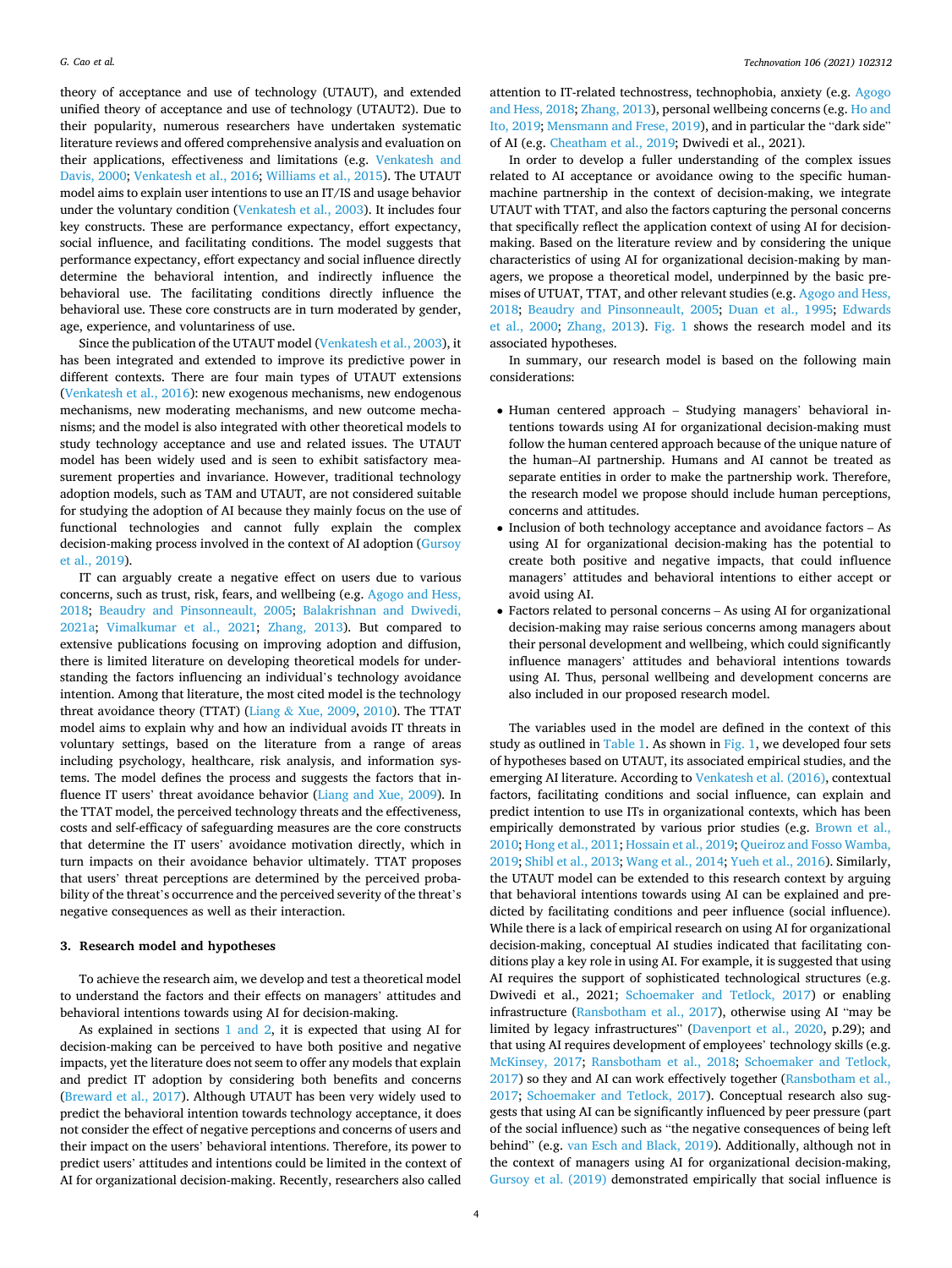<span id="page-4-0"></span>

**Fig. 1.** Proposed integrated AI acceptance-avoidance model (IAAAM).

## **Table 1**  Variable definitions.

| Key variables           | Working definition                                                        | References               |
|-------------------------|---------------------------------------------------------------------------|--------------------------|
| Attitude                | An individual's positive or negative                                      | Dwivedi et al. (2017)    |
|                         | feelings about using AI for                                               |                          |
| Performance             | organizational decision-making.                                           | Venkatesh et al.         |
|                         | The degree to which an individual<br>believes that using AI will help him | (2012)                   |
| expectancy              | or her to attain gains in job                                             |                          |
|                         | performance.                                                              |                          |
| Effort expectancy       | The degree of ease associated with                                        | Venkatesh et al.         |
|                         | the use of AL                                                             | (2012)                   |
| Facilitating            | The degree to which an individual                                         | Venkatesh et al.         |
| conditions              | believes that an organizational and                                       | (2012)                   |
|                         | technical infrastructure exists to                                        |                          |
|                         | support the use of AI.                                                    |                          |
| Peer influence          | The degree to which an individual                                         | Venkatesh et al.         |
|                         | perceives that important others                                           | (2012)                   |
|                         | believe he or she should use AL                                           |                          |
| Perceived               | An individual's belief regarding the                                      | Chen and Zahedi          |
| susceptibility          | likelihood that using AI will make                                        | $(2016)$ ; Liang and Xue |
|                         | bad decisions.                                                            | (2009)                   |
| Perceived severity      | An individual's belief regarding the                                      | Chen and Zahedi          |
|                         | degree of the negative                                                    | $(2016)$ : Liang and Xue |
|                         | consequences of using AI to make                                          | (2009)                   |
|                         | bad decisions.                                                            |                          |
| Perceived threat        | The extent to which an individual                                         | Chen and Zahedi          |
|                         | believes that using AI to make                                            | $(2016)$ ; Liang and Xue |
|                         | decisions is dangerous or harmful.                                        | (2010)                   |
| Personal                | An individual's concerns regarding                                        | Agogo and Hess           |
| wellbeing               | the degree of personal anxiety and                                        | (2018); Brougham         |
| concerns<br>Personal    | stress caused by the use of AI.                                           | and Haar (2018)          |
|                         | An individual's concerns regarding                                        | Duan et al. (1995);      |
| development<br>concerns | the degree of preventing personal<br>learning from own experience by      | Edwards et al. (2000)    |
|                         | the use of AL                                                             |                          |
|                         |                                                                           |                          |

a key antecedent to customers' willingness to accept AI device use in service encounters, while [Pan et al. \(2019\)](#page-13-0) showed that subjective norm has a positive effect on clinicians' behavioral intention towards using AI-driven smart healthcare services. Thus, we propose the following hypotheses:

**H1**. Peer influence will have a significant positive influence on intention to use AI.

**H2a**. Facilitating conditions will have a significant positive influence on intention to use AI.

There is evidence in the IT adoption literature to support the positive and significant impact of facilitating conditions on both performance expectancy (e.g. [Rana et al., 2017](#page-14-0); [Rana et al., 2016; Schaper and Per](#page-14-0)[van, 2007\)](#page-14-0) and effort expectancy (e.g. [Dwivedi et al., 2019](#page-13-0); [2017](#page-13-0); [Schaper and Pervan, 2007](#page-14-0)). For example, [Schaper and Pervan \(2007\)](#page-14-0)  examined IT acceptance and utilization by Australian occupational therapists and found that organizational facilitating conditions had a positive and significant impact on both performance expectancy and effort expectancy. [Rana et al. \(2016\)](#page-14-0) and [Rana et al. \(2017\)](#page-14-0) examined electronic government system adoption by citizens from selected cities in India and found that facilitating conditions such as government support in terms of providing training had a positive and significant impact on performance expectancy. In addition, conceptual AI studies suggested the importance of facilitating conditions such as the support of sophisticated technological structures (Dwivedi et al., 2021) and/or establishing strong policies, procedures, and worker training [\(Cheatham](#page-13-0)  [et al., 2019\)](#page-13-0) in shaping managers' perceptions of using AI for organizational decision-making. For example, it is suggested that through providing training, employees and AI can work effectively together ([Ransbotham et al., 2017;](#page-14-0) [Schoemaker and Tetlock, 2017](#page-14-0)) to identify business opportunities afforded by AI ([Ransbotham et al., 2018](#page-14-0)). Therefore, we propose the following two hypotheses: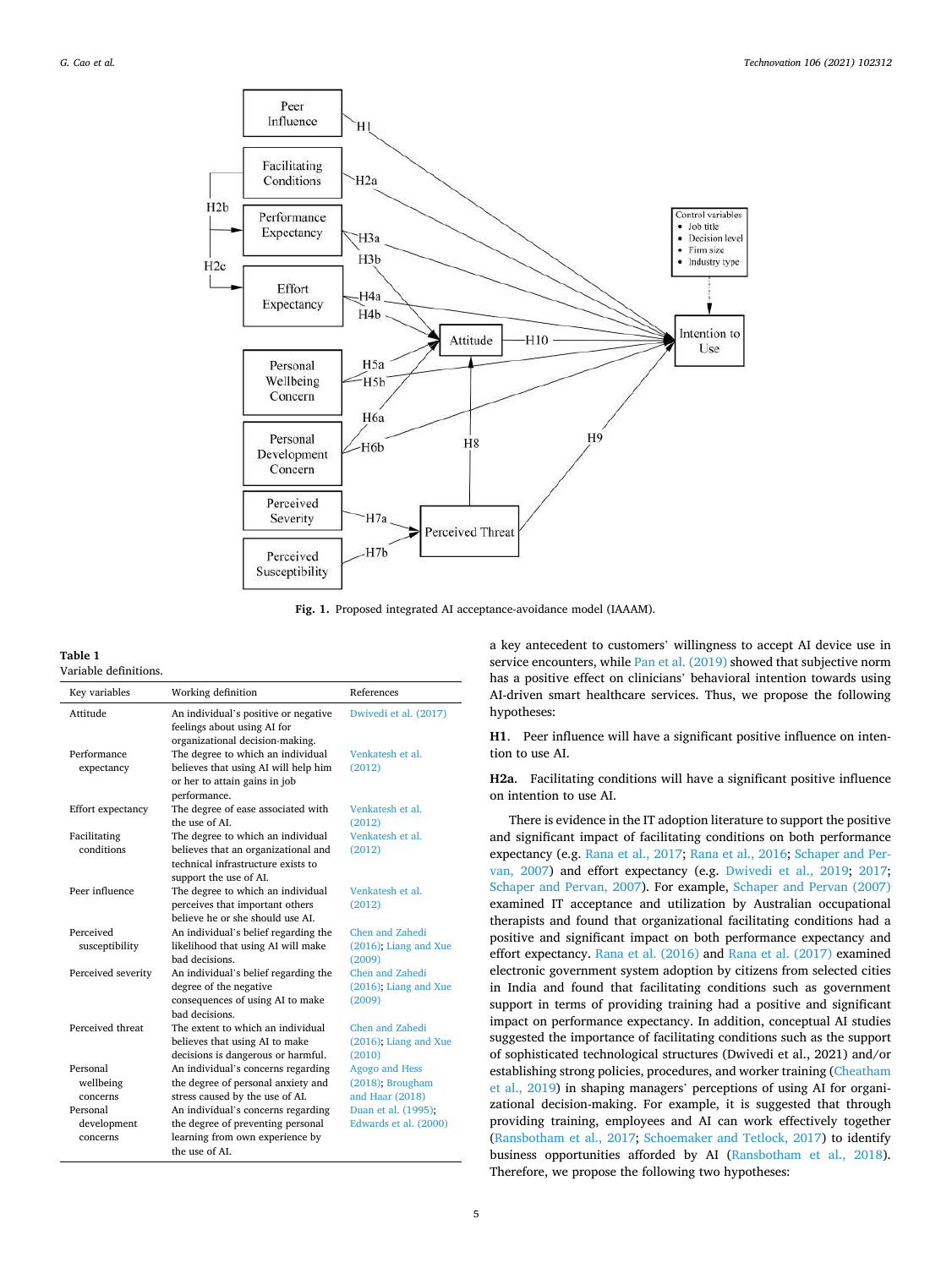**H2b**. Facilitating conditions will have a significant positive effect on performance expectancy.

**H2c**. Facilitating conditions will have a significant positive influence on effort expectancy.

Along with peer influence and facilitating conditions, intention to use ITs in organizational contexts could be explained and predicted by technology attributes: performance expectancy and effort expectancy ([Venkatesh et al., 2016\)](#page-14-0), which have been verified empirically by many prior studies (e.g. [Brown et al., 2010](#page-12-0); [Hong et al., 2011;](#page-13-0) [Wang et al.,](#page-14-0)  [2014\)](#page-14-0). In the same way, it seems plausible to extend the UTAUT model to the context of using AI for organizational decision-making by arguing that behavioral intentions towards using AI can be similarly explained and predicted by performance expectancy and effort expectancy. While there is little empirical research on using AI for organizational decision-making, conceptual AI studies indicated that using AI may lead to improved business decision-making (e.g. [Brock and von Wangenheim,](#page-12-0)  [2019;](#page-12-0) Dwivedi et al., 2021; [McKinsey, 2017](#page-13-0); [Metcalf et al., 2019](#page-13-0); [Ransbotham et al., 2018\)](#page-14-0) and performance (e.g. Duan et al., 2021; [Ransbotham et al., 2018; Ransbotham et al., 2017\)](#page-14-0), which relate broadly to performance expectancy. Besides, empirical support for the relationship between technology attributes and intention to use AI can be found in the context of consumer acceptance of AI. [Gursoy et al. \(2019\)](#page-13-0)  and [Lin et al. \(2020\)](#page-13-0) demonstrated empirically that performance expectancy and effort expectancy are key antecedents to customers' willingness to accept AI device use, while [Lin et al. \(2020\)](#page-13-0) further showed that compared with limited-service hotel customers, full-service hotel customers' emotions toward the use of AI devices are less likely to be influenced by effort expectancy. Thus, we propose the following hypotheses:

**H3a**. Performance expectancy will have a significant positive influence on intention to use AI.

**H4a**. Effort expectancy will have a significant positive influence on intention to use AI.

The individual's attitude, which is influenced by technology attributes, performance expectancy and effort expectancy, is another key construct which has been included in several IT adoption models and has been verified empirically in various contexts by many studies (e.g. [Balakrishnan and Dwivedi, 2021b;](#page-12-0) [Dwivedi et al., 2019;](#page-13-0) [2017](#page-13-0); [Rana](#page-14-0)  [et al., 2017;](#page-14-0) [Rana et al., 2016](#page-14-0); [Venkatesh et al., 2011\)](#page-14-0). While there is virtually no empirical research examining managers' attitudes towards using AI for organizational decision-making, empirical evidence to support the relationship between the individual's attitude and technology attributes can be found in other studies. [Schweitzer et al. \(2019\)](#page-14-0)  demonstrated that consumers intend to use voice-controlled smart assistants if they have mastered their interaction with the intelligent object. However, while [Niehueser and Boak \(2020\)](#page-13-0) assumed individuals' attitudes towards the introduction of AI based recruitment systems in the context of human resource management are affected by their general "tech-savviness" that is related to effort expectancy, they found no statistically significant relationship between these two factors. Nevertheless, we propose the following hypotheses:

**H3b**. Performance expectancy will have a significant positive effect on attitude towards using AI.

**H4b**. Effort expectancy will have a significant positive influence on attitude towards using AI.

Due to the rapid technology development and its profound impact on society and individuals, there have been increasing concerns about the affective dimension of human interaction with ITs (e.g. [Agogo and Hess,](#page-12-0)  [2018;](#page-12-0) [Beaudry and Pinsonneault, 2005;](#page-12-0) [Zhang, 2013\)](#page-14-0), especially the negative responses to the use of AI (e.g. [Duan et al., 1995; Edwards et al.,](#page-13-0)  [2000;](#page-13-0) [Ransbotham et al., 2018](#page-14-0); [Weld and Bansal, 2019](#page-14-0)). Apart from [Brougham and Haar \(2018\),](#page-12-0) who indicated that the use of AI may lessen

employees' future prospects so that their wellbeing consequently suffers, leading to depression and cynicism, there is little empirical research on personal wellbeing concern caused by using AI. Nevertheless, there is evidence from other studies. For example, [Mensmann and Frese \(2019\)](#page-13-0)  in the context of entrepreneurship training found that an entrepreneur's constant retention of personal initiative might not necessarily foster the individual's wellbeing even if they enjoyed the challenge. As a result, it can be expected that personal wellbeing concern caused by using AI may negatively affect managers' perceptions of using AI for organizational decision-making. Thus, we propose the following two hypotheses:

**H5a**. Personal wellbeing concern will have a significant negative influence on attitude towards using AI.

**H5b**. Personal wellbeing concern will have a significant negative influence on intention to use AI.

As well as concerns about personal wellbeing, previous relevant studies (e.g. [Duan et al., 1995](#page-13-0); [Edwards et al., 2000\)](#page-13-0) reveal the AI users had concerns regarding how AI may prevent them learning from their own experience in making better decisions. This is echoed to a degree by emphasizing "opportunity for advancement" [\(Youngohc and Guimaraes,](#page-14-0)  [1995\)](#page-14-0). These findings suggest that concerns about personal development would have negative effects, thus we also propose the following hypotheses:

**H6a**. Personal development concern will negatively influence on attitude towards using AI.

**H6b**. Personal development concern will negatively influence on intention to use AI.

According to TTAT [\(Liang and Xue, 2009\)](#page-13-0), individuals' perceived IT threat is determined by their perceived susceptibility to, and the subsequent severity of negative consequences from the IT. While IT threat related research is still scarce, TTAT has been applied to explaining the determinants of individuals' intentions to avoid IT threats in several different contexts (e.g. [Alomar et al., 2019](#page-12-0); [Breward et al., 2017;](#page-12-0) [Car](#page-13-0)[penter et al., 2019](#page-13-0); [Liang and Xue, 2009](#page-13-0); [Zahedi et al., 2015](#page-14-0)). Most such empirical studies adopted only pieces of TTAT and have found mixed results regarding the relationship between perceived severity, susceptibility, and threat ([Carpenter et al., 2019](#page-13-0)). For example, [Zahedi et al.](#page-14-0)  [\(2015\)](#page-14-0) investigated how performance and cost-related elements of detection tools influenced users' perceptions of the tools and threats, efficacy in dealing with threats, and reliance on such tools using a controlled lab experiment in two distinct domains. They found that threat severity and threat susceptibility were not statistically related to the reported reliance on the detector in the context of online pharmacies; but threat severity was statistically significant in the banking domain. As there are serious concerns about the possibility that using AI will make bad organizational decisions with grave negative consequences (e.g. Dwivedi et al., 2021; [European-Commission, 2020](#page-13-0); [Shrestha et al., 2019](#page-14-0); [Weld and Bansal, 2019](#page-14-0)), TTAT could be applied to understanding AI related threat. Thus, we propose the following two hypotheses:

**H7a**. Perceived severity will have a significant positive effect on perceived threat.

**H7b**. Perceived susceptibility will have a significant positive effect on perceived threat.

Furthermore, TTAT suggests that individuals' perceived IT threats influence their behavior to avoid the threats or the IT itself ([Liang and](#page-13-0)  [Xue, 2009\)](#page-13-0), which has been verified to varying extents by prior studies in different contexts (e.g. [Breward et al., 2017](#page-12-0); [Carpenter et al., 2019](#page-13-0); [Liang and Xue, 2009](#page-13-0); [Zahedi et al., 2015\)](#page-14-0). For example, [Breward et al.](#page-12-0)  [\(2017\)](#page-12-0) examined consumer acceptance of biometric identity authentication for banking transactions through automated teller machines in the United States and found that privacy concerns and security concerns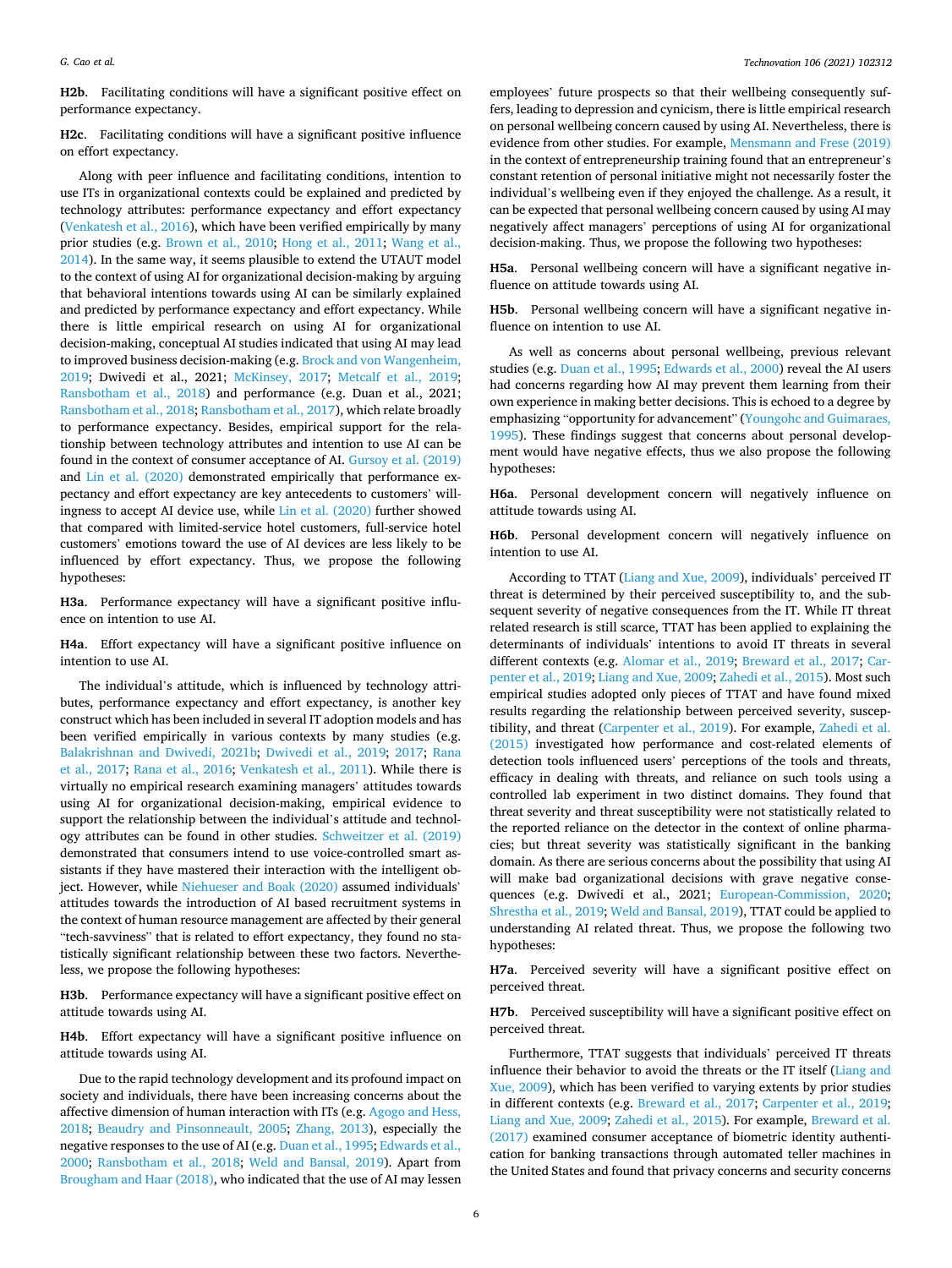<span id="page-6-0"></span>each had a significant and negative impact on attitude towards using biometric identity authentication. The most relevant of these findings to our study is the idea that an individual's perception of IT threat influences the person's IT adoption behavior. This seems to be consistent with the view suggested by several conceptual AI studies (e.g. [Brock and](#page-12-0)  [von Wangenheim, 2019;](#page-12-0) [Duan et al., 2019;](#page-13-0) Dwivedi et al., 2021; [Rans](#page-14-0)[botham et al., 2018](#page-14-0)) that an individual's perception of using AI is a key factor influencing implementing AI based decision systems within organizations.

Besides, the notion that an individual's perception of IT threat influences the person's IT adoption behavior can be supported by findings from other studies. [Pan et al. \(2019\)](#page-13-0) showed that perceived risk of using AI-driven smart healthcare services has a negative impact on non- clinicians' attitude. [Sharma et al. \(2020\)](#page-14-0) suggested that perceived risk negatively influences internet banking adoption usage intention, although [Bhuasiri et al. \(2016\),](#page-12-0) examining the determinants of citizens' intention to adopt an e-tax filing and payment system in Thailand, found that perceived risk did not influence users' intentions. Thus, we propose the following hypotheses:

**H8**. Perceived threat will have a significant negative influence on attitude towards using AI.

**H9**. Perceived threat will have a significant negative influence on intention to use AI.

The individual's attitude was not initially included in the UTAUT as it was seen not to affect intention to use directly [\(Venkatesh et al., 2003](#page-14-0), [2016\)](#page-14-0). Recent IT adoption studies (e.g. Dwivedi et al., 2021; [Rana et al.,](#page-14-0)  [2017; Rana et al., 2016\)](#page-14-0), on the other hand, argued that the individual's attitude should be included in UTAUT as it is central to understanding behavioral intention. The key argument is that "all else being equal, people form intentions to perform behaviors toward which they have positive attitude" [\(Dwivedi et al., 2019](#page-13-0), p.721). Likewise, the individual's attitude is seen to be most relevant to the current study to understand managers' perceptions of using AI for organizational decision-making, as several conceptual studies indicate that the individual's perception is a key factor influencing implementing AI based decision systems within organizations (e.g. [Duan et al., 2019;](#page-13-0) Dwivedi et al., 2021; [Ransbotham et al., 2018](#page-14-0)). Although empirical research on using AI for organizational decision-making is almost non-existent, there is evidence from other studies. [Feng et al. \(2019\)](#page-13-0) showed empirically that, in the context of airlines fully replacing service employees, customers are likely to perceive the forced adoption of self-service intelligent technologies as a threat to their freedom, causing them to have negative emotions and perceptions towards the adoption; thus, their adoption intention decreases. [Pan et al. \(2019\)](#page-13-0), in the context of using AI-driven smart healthcare services in the medical market, suggested that both clinicians' and non-clinicians' attitudes influence their adoption intentions. Thus, we propose:

**H10**. Attitude will have a significant positive effect on intention to use AI.

# **4. Research methodology**

We tested the hypotheses empirically using partial least squares structural equation modeling (PLS-SEM), which is implemented in the SmartPLS3 software and is recommended as well-suited for research situations where theory is less developed ([Gefen et al., 2011](#page-13-0); [Hair et al.,](#page-13-0)  [2013;](#page-13-0) [Wetzels et al., 2009\)](#page-14-0), and/or the research model is large and complex [\(Akter et al., 2017](#page-12-0); [Chin et al., 2008\)](#page-13-0). While UTAUT is well developed and empirically examined; TTAT is arguably insufficiently examined [\(Carpenter et al., 2019\)](#page-13-0); and the IAAAM is proposed for the first time by the present study. Additionally, IAAAM consists of complex interrelationships among 11 constructs and 49 indicators. Thus, PLS-SEM is seen to be highly appropriate for empirically testing the research model.

# *4.1. Measures of constructs*

[Table 2](#page-7-0) summarizes the constructs and their indicators adopted from prior studies.

Attitude was measured using four indicators from [Dwivedi et al.](#page-13-0)  [\(2017\)](#page-13-0) in terms of the extent to which managers feel that they like the idea of using AI; using AI is a good idea, a foolish idea, and/or pleasant. Four indicators from [Venkatesh et al. \(2012\)](#page-14-0) were used to measure effort expectancy. They measured the extent to which managers feel that AI is easy to use; interaction with AI is clear and understandable; learning how to use AI is easy; and it is easy for them to become skillful at using AI. Facilitating conditions were measured using four items from [Ven](#page-14-0)[katesh et al. \(2012\)](#page-14-0) in terms of the resources and the knowledge necessary to use AI, AI's compatibility with other technologies used by managers, and the help from others when there are difficulties using AI. Five items from [Venkatesh et al. \(2012\)](#page-14-0) were used to evaluate performance expectancy in terms of the extent to which AI is useful in decision-making; using AI increases the chances of making important decisions; helps make decisions more quickly; increases managers' productivity in general and in decision-making. Peer influence was rated using five indicators [\(Venkatesh et al., 2012](#page-14-0)). These indicators measured the extent to which a manager feels s/he should use AI with reference to peers/superiors/partners who are important to the manager and/or influence the manager's behavior.

Three indicators [\(Chen and Zahedi, 2016; Liang and Xue, 2009\)](#page-13-0) were used to measure the perceived susceptibility in terms of the possibility of AI making bad decisions at some point or in the future. Perceived severity was measured using seven indicators ([Chen and Zahedi, 2016](#page-13-0); [Liang and Xue, 2009](#page-13-0)), in terms of the extent to which a manager perceives that AI may perpetuate cultural stereotypes; amplify discrimination; reproduce institutional biases; intensify systemic bias; have the wrong objective; and perform poorly due to insufficient training. Four indicators ([Chen and Zahedi, 2016](#page-13-0); [Liang and Xue, 2009](#page-13-0)) were used to measure perceived threat in terms of the extent of a manager's fear of, worry and/or anxiety about, AI's risks.

Personal development concern was measured using four selfdeveloped indicators based on prior studies (e.g. [Duan et al., 1995](#page-13-0); [Edwards et al., 2000](#page-13-0)) in respect of the impact of AI supported decision-making on a manager's learning ability, career development, losing control of personal development, and losing the opportunity to learn from her/his own experience. Personal wellbeing concern was measured using six self-developed indicators based on prior studies ([Agogo and Hess, 2018; Brougham and Haar, 2018\)](#page-12-0) regarding the extent to which AI makes a manager feels relaxed, anxious, redundant, useless and/or inferior; and AI increases the manager's job satisfaction.

Three items from [Venkatesh et al. \(2012\)](#page-14-0) were used to measure intention to use with reference to the extent to which a manager will use AI in the future, in the manager's workplace, and/or frequently.

#### *4.2. Sample and data collection*

To test the hypotheses in [Fig. 1](#page-4-0), we distributed a questionnaire survey through Qualtrics via e-mail to collect data from both medium (50–249 employees) and large (250 or more employees) UK firms. Medium and large firms were selected because only firms with "substantial resources" have the "capabilities" to employ analytical systems [\(Gillon](#page-13-0)  [et al., 2014\)](#page-13-0). The target population was middle and senior managers in the firm and their email addresses were identified from the FAME (Financial Analysis Made Easy) database.

Considering FAME does not have all managers' e-mail addresses, a quota sampling approach was seen to be appropriate to identify a representative sample. The minimum sample size requirement can be determined based on the expected minimum  $R^2$  values of constructs ([Hair et al., 2014\)](#page-13-0). Given that the maximum number of arrows pointing at a construct in the structural model is eight, 238 responses are required in order to detect a minimum  $R^2$  value of 0.10 in any of the constructs at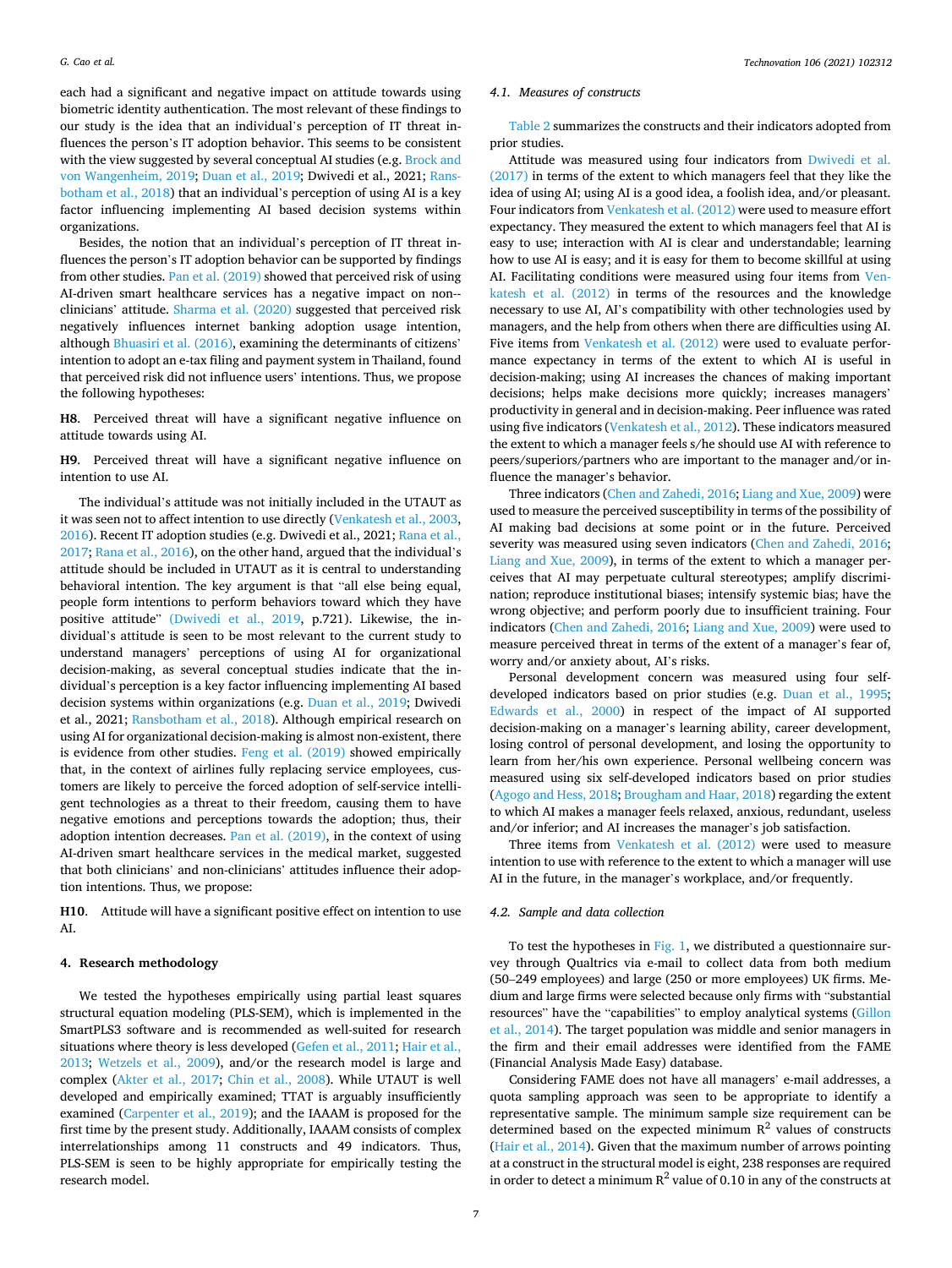#### <span id="page-7-0"></span>**Table 2**

Constructs and indicators of the study.

|            | Table 2 (continued)                |                                                                                                                                                                                                                                                                                                     |                                                         |
|------------|------------------------------------|-----------------------------------------------------------------------------------------------------------------------------------------------------------------------------------------------------------------------------------------------------------------------------------------------------|---------------------------------------------------------|
|            | Construct                          | Indicator (from 1- strongly disagree<br>to 7-strongly agree)                                                                                                                                                                                                                                        | Reference                                               |
| al. (2017) |                                    | PT3-The extent of my anxiety about<br>potential loss due to AI's risks is<br>high<br>PT4-The extent of my worry about<br>AI's risks due to misuse is high                                                                                                                                           |                                                         |
| et al.     | Personal<br>Development<br>Concern | PDC1-AI supported decision-<br>making has a positive impact on my<br>learning ability $\mathbb{R}^{\mathsf{a}}$<br>PDC2-AI supported decision-<br>making has a positive impact on my<br>career development ® <sup>a</sup><br>PDC3-I hesitate to use AI for fear of<br>losing control of my personal | Duan et al. (1995);<br>Edwards et al. (2000)            |
| et al.     |                                    | development<br>PDC4-It scares me to think that I<br>could lose the opportunity to learn<br>from my own experience using AI<br>supported decision-making                                                                                                                                             |                                                         |
| et al.     | Personal<br>Wellbeing<br>Concern   | PWC1-AI makes me feel relaxed ®<br>PWC2-AI makes me feel anxious <sup>a</sup><br>PWC3-AI makes me feel redundant <sup>a</sup><br>PWC4-AI makes me feel useless <sup>a</sup><br>PWC5-AI makes me feel inferior <sup>a</sup><br>PWC6-AI increases my job<br>satisfaction®                             | Agogo and Hess<br>(2018); Brougham<br>and Haar $(2018)$ |
|            | Intention to Use                   | IU1-I intend to use AI in the future<br>IU2-I will always try to use AI in my<br>workplace<br>IU3-I plan to use AI frequently                                                                                                                                                                       | Venkatesh et al.<br>(2012)                              |

<sup>a</sup> Dropped after the measurement evaluation. ®-reverse worded.

a significance level of 1% ([Hair et al., 2014\)](#page-13-0). Thus, the target sample size was decided to be 250, with firm size and industry sectors being

controlled as quota variables in the sample. As the sample size of 250 was too small to cover all industry sectors, we selected a few different industry sectors to represent how industries are using AI for decision-making. As suggested by several reports ([Deloitte, 2019](#page-13-0); [Forrester, 2018](#page-13-0); [McKinsey, 2017](#page-13-0)), different industries are at different stages of using AI for decision-making: some are leading while others are lagging behind. Thus, four different industries were selected to form the basis of quota sampling: construction (lagging behind), wholesale/retail (about in the middle), manufacturing (leading), and finance and insurance (leading). Based on the percentages of medium and large firms, and the four industry sectors included in the FAME database, the quotas were decided as summarized in Table 3.

The questionnaire survey used a seven-point Likert scale (ranging from 1-strongly disagree to 7-strongly agree). Table 2 shows the questions used in the survey to measure the research constructs. The survey was scrutinized by subject experts and went through eight revisions. We then piloted the survey with five academic experts and two middle managers to ensure that the respondents understood the questions and there were no problems with the wording or measurements. This resulted in a few formatting and presentation modifications. The survey questionnaire was then distributed to managers through Qualtrics, an

| Table 3 |  |
|---------|--|
|         |  |

Firm size and industry quotas.

|                       | <b>FAME</b> percentage |                | Rounded quotas | Total |     |
|-----------------------|------------------------|----------------|----------------|-------|-----|
| Industry              | Medium                 | Large          | Medium         | Large |     |
| Construction          | 12.19%                 | 2.54%          | 31             | 6     | 37  |
| Wholesale/retail      | 22.77%                 | 6.57%<br>8.23% | 57             | 16    | 73  |
| Manufacturing         | 30.98%                 |                | 77             | 21    | 98  |
| Finance and insurance | 11.00%                 | 5.72%          | 28             | 14    | 42  |
| Total                 | 100%                   |                | 193            | 57    | 250 |

| Construct                   | Indicator (from 1- strongly disagree<br>to 7-strongly agree)                                                                                                                                                                                                                                                                                                                                                                                                                                                                                                      | Reference                                             |
|-----------------------------|-------------------------------------------------------------------------------------------------------------------------------------------------------------------------------------------------------------------------------------------------------------------------------------------------------------------------------------------------------------------------------------------------------------------------------------------------------------------------------------------------------------------------------------------------------------------|-------------------------------------------------------|
| Attitude                    | ATT1-Using AI is a good idea<br>ATT2-Using AI is a foolish idea <sup>a</sup><br>ATT3-I like the idea of using AI<br>ATT4-Using AI would be pleasant                                                                                                                                                                                                                                                                                                                                                                                                               | Dwivedi et al. (2017)                                 |
| <b>Effort Expectancy</b>    | EE1-Learning how to use AI is easy<br>for me<br>EE2-My interaction with AI is clear<br>and understandable<br>EE3-I find AI easy to use<br>EE4-It is easy for me to become<br>skillful at using AI                                                                                                                                                                                                                                                                                                                                                                 | Venkatesh et al.<br>(2012)                            |
| Facilitating<br>Conditions  | FC1-I have the resources necessary<br>to use AI<br>FC2-I have the knowledge<br>necessary to understand AI<br>FC3-AI is compatible with other<br>technologies I use<br>FC4-I can get help from others<br>when I have difficulties using AI                                                                                                                                                                                                                                                                                                                         | Venkatesh et al.<br>(2012)                            |
| Performance<br>Expectancy   | PE1-I find AI useful in my decision-<br>making<br>PE2-Using AI increases my chances<br>of making important decisions<br>PE3-Using AI helps me make<br>decisions more quickly<br>PE4-Using AI increases my<br>productivity<br>PE5-Using AI increases my<br>productivity in decision-making                                                                                                                                                                                                                                                                         | Venkatesh et al.<br>(2012)                            |
| Peer Influence              | PI1-Peers who are important to me<br>would think that I should use AI<br>PI2-Peers who influence my<br>behavior would think that I should<br>use AI<br>PI3-My superiors who influence my<br>behavior would think that I should<br>use AI<br>PI4-My superiors to whom I report<br>would think that I should use AI<br>PI5-My business partners would<br>think that I should use AI                                                                                                                                                                                 | Venkatesh et al.<br>(2012)                            |
| Perceived<br>Susceptibility | PSUS1-AI is likely to make bad<br>decisions in the future<br>PSUS2-The chances of AI making<br>bad decisions are great<br>PSUS3-AI may make bad decisions<br>at some point                                                                                                                                                                                                                                                                                                                                                                                        | Chen and Zahedi<br>$(2016)$ ; Liang and Xue<br>(2009) |
| Perceived Severity          | PSEV1-AI may perpetuate cultural<br>stereotypes in available data<br>PSEV2-AI may amplify<br>discrimination in available data<br>PSEV3-AI may be prone to<br>reproducing institutional biases in<br>available data<br>PSEV4-AI may have a propensity for<br>intensifying systemic bias in<br>available data<br>PSEV5-AI may have the wrong<br>objective due to the difficulty of<br>specifying the objective explicitly<br>PSEV6-AI may use inadequate<br>structures such as problematic<br>models<br>PSEV7-AI may perform poorly due<br>to insufficient training | Chen and Zahedi<br>$(2016)$ ; Liang and Xue<br>(2009) |
| Perceived Threat            | PT1-My fear of exposure to AI's<br>risks is high                                                                                                                                                                                                                                                                                                                                                                                                                                                                                                                  | Chen and Zahedi<br>$(2016)$ : Liang and Xue           |

risks is high PT2-The extent of my worry about [\(2009\)](#page-13-0)  AI's risks is low $\mathbb{R}^a$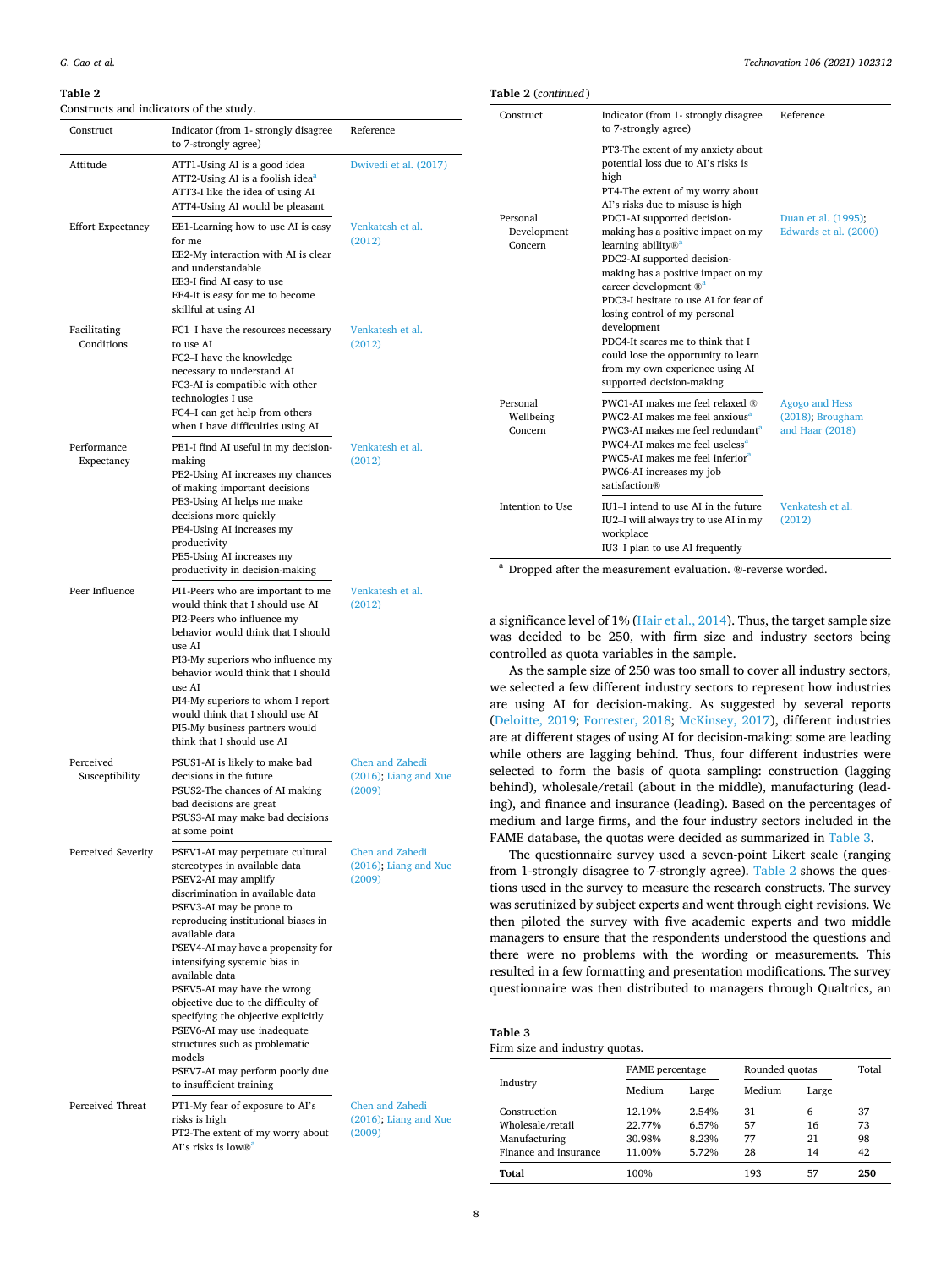# online survey tool.

From 28th January to 3rd March 2020, after four follow-ups, 275 responses were received of which 269 were useable, which met the minimum sample size requirement of 250 as discussed above.

# *4.3. Respondents*

Table 4 summarizes the respondents' demographics characteristics. The reported positions of the respondents showed that 26.1% of the respondents were C-level and above senior managers, 55% were department directors or heads, and 18.9% were other managers. Regarding their decision-making responsibilities, 20.8% of the respondents answered strategic, 45.9% tactical, and 33.3% operational. With respect to their working experience in the industry, 11.2% of the respondents had less than five years; 26.8% five to ten years; 27.5% 10–15 years, 14.5% 15–20 years, and 20% over 20 years. Thus, each manager as a respondent was considered to be a key informant ([Bagozzi](#page-12-0)  [et al., 1991](#page-12-0)), having the relevant knowledge and experience to be able to address the survey questions about AI for decision-making.

# *4.4. Common method and non-response bias*

We addressed common method bias using both procedural and statistical remedies. The first was a procedural remedy. Respondents' complete anonymity was assured in the survey cover letter, thereby reducing respondents' tendency to make socially desirable responses ([Podsakoff et al., 2003\)](#page-13-0). Item ambiguity was reduced by defining scale items clearly and keeping the questions simple and specific [\(Podsakoff](#page-13-0)  [et al., 2003](#page-13-0)). Scale items were separated by not labelling variables in view of the reported constructs and not grouping items by variables, thus reducing the possibility of respondents guessing and consciously matching the link between variables [\(Parkhe, 1993](#page-13-0)). Positively and negatively worded measures were also used to control for acquiescence and disacquiescence biases [\(Podsakoff et al., 2012](#page-14-0)).

The second was a statistical approach, using the partial correlation procedure [\(Lindell and Whitney, 2001\)](#page-13-0) to further examine the potential common method bias in this study. The partial correlation procedure uses a marker variable, which is theoretically unrelated to at least one of the key constructs in the research model, to investigate if the zero-order and partial correlations are statistically consistent. In this study, tenure of the respondents (demographic) was used as a marker variable since it is not theoretically related to UTAUT constructs, as evidenced by prior seminal UTAUT studies (e.g. [Venkatesh et al., 2003;](#page-14-0) [Venkatesh et al.,](#page-14-0)  [2012, 2016\)](#page-14-0). Following the suggestion made in [Simmering et al. \(2015\)](#page-14-0), the correlation matrix summarized in [Table 6](#page-9-0) confirmed that tenure was not statistically related to the dependent variable, intention-to-use, or to three of the other constructs. The result of the partial correlation procedure indicated that there were no significant changes in any of the study correlations, suggesting that common method bias was not a serious problem in this study ([Lindell and Whitney, 2001](#page-13-0)).

We conducted a *t*-test to assess the presence of non-response bias.

#### **Table 4**  Respondent profiles ( $n = 269$ ).

| Respondent<br>Positions | No(%)  | Decision<br>Level | No (%)       | Years of<br>experience $(x)$ in<br>the industry | No<br>(%)    |
|-------------------------|--------|-------------------|--------------|-------------------------------------------------|--------------|
| CEO/MD/<br>Partner      | 9(3.4) | Strategic         | 56<br>(20.8) | x < 5                                           | 30<br>(11.2) |
| Vice President          | 24     | Tactical          | 121          | 5 < x < 10                                      | 72           |
|                         | (8.9)  |                   | (45.9)       |                                                 | (26.8)       |
| Other C-level           | 37     | Operational       | 92           | 10 < x < 15                                     | 74           |
| Executive               | (13.8) |                   | (33.3)       |                                                 | (27.5)       |
| Director/Head           | 148    |                   |              | 15 < x < 20                                     | 39           |
| of Dept.                | (55.0) |                   |              |                                                 | (14.5)       |
| Other                   | 51     |                   |              | 20 < x                                          | 54           |
| Managers                | (18.9) |                   |              |                                                 | (20.0)       |

Early ( $n = 150$ ) and late ( $n = 119$ ) respondents were compared on all measures. The *t*-test results did not find significant differences between the two respondent groups, suggesting an absence of non-response bias ([Armstrong and Overton, 1977\)](#page-12-0).

# **5. Model testing and findings**

#### *5.1. Evaluation of the measurement model and the structural model*

First, the measurement model was evaluated. To avoid measurement model misspecification, following [Gudergan et al. \(2008\)](#page-13-0) and [Hair et al.](#page-13-0)  [\(2013\),](#page-13-0) we conducted a confirmatory tetrad analysis (CTA-PLS), which confirmed that the measurement model was a reflective model. Following [Hair et al. \(2014\),](#page-13-0) we evaluated the reflective measurement model by considering the internal consistency (composite reliability), indicator reliability, convergent validity and discriminant validity. Discriminant validity was also further established as the scores of the heterotrait-monotrait (HTMT) ratio of correlations were below the suggested threshold of 0.85 ([Benitez et al., 2020\)](#page-12-0). The evaluation results were satisfactory as summarized in [Tables 5 and 6](#page-9-0).

It should be noted that while the Cronbach's alpha score for personal wellbeing concern was below 0.7, its composite reliability was a satisfactory 0.84. According to [Hair et al. \(2017\),](#page-13-0) composite reliability is more appropriate because it considers the indicators' differential weights while Cronbach's alpha weights the indicators equally.

Second, we assessed the structural model in terms of collinearity and the significance and relevance of the structural model relationships, following [Hair et al. \(2014\).](#page-13-0) The result of a bootstrapping procedure (5, 000 samples) [\(Hair et al., 2014\)](#page-13-0) indicated that no collinearity issue was present. The model's predictive power was assessed by the amount of variance attributed to the latent variables (i.e.,  $R^2$ ). The  $R^2$  values indicated that the full model explained 62% of the variance in intention to use, 64% in attitude, 59% in effort expectancy, 55% in perceived threat, and 53% in performance expectancy ([Fig. 2\)](#page-10-0). According to [Wetzels et al. \(2009\)](#page-14-0), the effect size in IT-related research is large if it is over 0.36 when PLS is used. Thus, the  $R^2$  values were seen to be large.

# *5.2. Hypothesis testing*

[Fig. 2](#page-10-0) shows the path coefficients and significance levels, which are now used to test the hypotheses. H1 proposes that peer influence has a positive effect on intention to use, which is rejected as the effect is statistically insignificant. H2a posits that facilitating conditions have a positive influence on intention to use, which is also rejected since this effect is not statistically significant. H2b and H2c postulate that facilitating conditions have a positive effect on performance expectancy and effort expectancy, respectively. H2b and H2c are both supported, with path coefficients of 0.725 (p *<* 0.001) and 0.770 (p *<* 0.001). H3 suggests that performance expectancy has a positive influence on intention to use (H3a) and attitude (H3b). H3a is supported, with a path coefficient of 0.41 (p *<* 0.001), but H3b is rejected as the effect on intention to use is not statistically significant. H4 suggests that effort expectancy has a positive influence on intention to use (H4a) and on attitude (H4b). H4a is rejected as not statistically significant, whereas H4b is supported as the path coefficient is 0.194 (p *<* 0.01).

H5 suggests that personal wellbeing concern has a negative influence on attitude (H5a) and intention to use (H5b). Both are supported, the path coefficients being −0.229 (p *<* 0.001) and −0.129 (p *<* 0.05) respectively. H6 proposes that personal development concern influences attitude (H6a) and intention to use (H6b) negatively. H6a is rejected as the effect on attitude is not statistically significant. However, H6b is supported with a path coefficient of −0.220 (p *<* 0.01).

H7a and H7b suggest that perceived severity and perceived susceptibility each positively affect perceived threat. Both H7a and H7b are supported, the path coefficients being 0.329 (p *<* 0.001) and 0.458 (p *<* 0.001) respectively. H8 suggests that perceived threat has a negative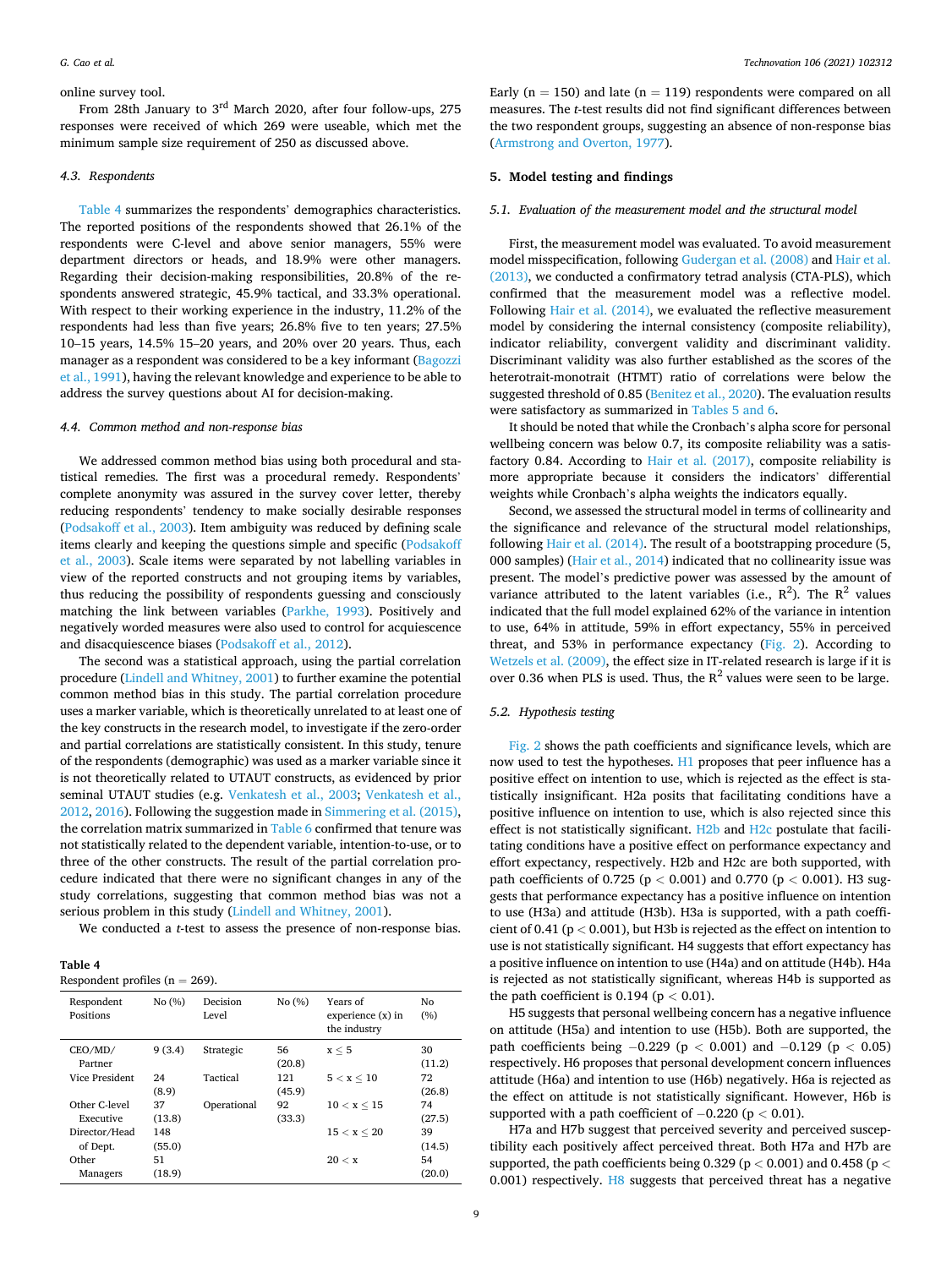#### <span id="page-9-0"></span>**Table 5**

Convergent validity and internal consistency reliability.

| Construct                          | Indicators      | Loading | <b>Indicator Reliability</b> | Cronbach's $\alpha$ | Composite Reliability | $\operatorname{AVE}$ |
|------------------------------------|-----------------|---------|------------------------------|---------------------|-----------------------|----------------------|
| Attitude (ATT)                     | ATT1            | 0.88    | 0.77                         | 0.86                | 0.92                  | 0.78                 |
|                                    | ATT3            | 0.91    | 0.83                         |                     |                       |                      |
|                                    | ATT4            | 0.86    | 0.74                         |                     |                       |                      |
| Effort Expectancy (EE)             | EE1             | 0.84    | 0.71                         | 0.90                | 0.93                  | 0.78                 |
|                                    | EE2             | 0.89    | 0.79                         |                     |                       |                      |
|                                    | EE3             | 0.92    | 0.85                         |                     |                       |                      |
|                                    | EE4             | 0.89    | 0.79                         |                     |                       |                      |
| Facilitating Conditions (FC)       | FC1             | 0.88    | 0.77                         | 0.88                | 0.92                  | 0.74                 |
|                                    | $_{\rm FC2}$    | 0.84    | 0.71                         |                     |                       |                      |
|                                    | FC4             | 0.83    | 0.69                         |                     |                       |                      |
|                                    | FC5             | 0.83    | 0.69                         |                     |                       |                      |
| Performance Expectancy (PE)        | PE1             | 0.88    | 0.77                         | 0.94                | 0.96                  | 0.81                 |
|                                    | PE <sub>2</sub> | 0.92    | 0.85                         |                     |                       |                      |
|                                    | PE3             | 0.91    | 0.83                         |                     |                       |                      |
|                                    | PE4             | 0.89    | 0.79                         |                     |                       |                      |
|                                    | PE5             | 0.90    | 0.81                         |                     |                       |                      |
| Peer Influence (PI)                | PI1             | 0.92    | 0.85                         | 0.95                | 0.96                  | 0.83                 |
|                                    | PI <sub>2</sub> | 0.88    | 0.77                         |                     |                       |                      |
|                                    | PI3             | 0.91    | 0.83                         |                     |                       |                      |
|                                    | PI4             | 0.92    | 0.85                         |                     |                       |                      |
|                                    | PI <sub>5</sub> | 0.92    | 0.85                         |                     |                       |                      |
| Perceived Susceptibility (PSUS)    | PSUS1           | 0.91    | 0.83                         | 0.85                | 0.91                  | 0.77                 |
|                                    | PSUS2           | 0.90    | 0.81                         |                     |                       |                      |
|                                    | PSUS3           | 0.83    | 0.69                         |                     |                       |                      |
| Perceived Severity (PSEV)          | PSEV1           | 0.84    | 0.71                         | 0.94                | 0.95                  | 0.73                 |
|                                    | PSEV2           | 0.74    | 0.55                         |                     |                       |                      |
|                                    | PSEV3           | 0.87    | 0.76                         |                     |                       |                      |
|                                    | PSEV4           | 0.85    | 0.72                         |                     |                       |                      |
|                                    | PSEV5           | 0.89    | 0.79                         |                     |                       |                      |
|                                    | PSEV6           | 0.91    | 0.83                         |                     |                       |                      |
|                                    | PSEV7           | 0.86    | 0.74                         |                     |                       |                      |
| Perceived Threat (PT)              | PT1             | 0.87    | 0.76                         | 0.88                | 0.92                  | 0.80                 |
|                                    | PT3             | 0.90    | 0.81                         |                     |                       |                      |
|                                    | PT4             | 0.92    | 0.85                         |                     |                       |                      |
| Personal Development Concern (PDC) | PDC3            | 0.95    | 0.90                         | 0.88                | 0.95                  | 0.90                 |
|                                    | PDC4            | 0.94    | 0.88                         |                     |                       |                      |
| Personal Wellbeing Concern (PWC)   | PWC1            | 0.80    | 0.64                         | 0.62                | 0.84                  | 0.72                 |
|                                    | PWC6            | 0.90    | 0.81                         |                     |                       |                      |
| Intention to Use (IU)              | IU1             | 0.91    | 0.83                         | 0.93                | 9.96                  | 0.88                 |
|                                    | ${\rm IU2}$     | 0.95    | 0.90                         |                     |                       |                      |
|                                    | IU <sub>3</sub> | 0.95    | 0.90                         |                     |                       |                      |

# **Table 6**

Inter-construct correlations and summary statistics.

|            | Mean | <b>SD</b> |           | 2         | 3         | 4         | 5         | 6         | 7         | 8         | 9         | 10        | 11      | 12 |
|------------|------|-----------|-----------|-----------|-----------|-----------|-----------|-----------|-----------|-----------|-----------|-----------|---------|----|
| 1. ATT     | 5.31 | 1.14      | 0.88      |           |           |           |           |           |           |           |           |           |         |    |
| 2. EE      | 4.92 | 1.21      | $0.67**$  | 0.88      |           |           |           |           |           |           |           |           |         |    |
| 3. FC      | 4.65 | 1.41      | $0.63**$  | $0.78**$  | 0.86      |           |           |           |           |           |           |           |         |    |
| 4. PE      | 5.03 | 1.29      | $0.74**$  | $0.75**$  | $0.73**$  | 0.90      |           |           |           |           |           |           |         |    |
| 5. PI      | 4.71 | 1.42      | $0.65**$  | $0.69**$  | $0.79**$  | $0.78**$  | 0.91      |           |           |           |           |           |         |    |
| 6. PSUS    | 3.70 | 1.34      | $-0.27**$ | $-0.18**$ | $-0.19**$ | $-0.24**$ | $-0.21**$ | 0.88      |           |           |           |           |         |    |
| 7. PSEV    | 4.09 | 1.31      | $-0.19**$ | $-0.13*$  | $-0.18**$ | $-0.17**$ | $-0.18**$ | $0.77**$  | 0.85      |           |           |           |         |    |
| 8. PT      | 3.51 | 1.37      | $-0.27**$ | $-0.16**$ | $-0.12$   | $-0.15*$  | $-0.13*$  | $0.71**$  | $0.68**$  | 0.90      |           |           |         |    |
| 9. PDC     | 3.28 | 1.22      | $-0.58**$ | $-0.48**$ | $-0.45**$ | $0.64**$  | $-0.54**$ | 0.04      | $-0.06$   | 0.02      | 0.95      |           |         |    |
| 10. PWC    | 3.38 | 1.05      | $-0.61**$ | $-0.54**$ | $-0.51**$ | $-0.58**$ | $-0.50**$ | 0.10      | 0.11      | 0.07      | $0.70**$  | 0.85      |         |    |
| 11. IU     | 5.14 | 1.29      | $0.70**$  | $-0.63**$ | $0.56**$  | $0.68**$  | $0.62**$  | $-0.18**$ | $-0.16**$ | $-0.21**$ | $-0.63**$ | $-0.61**$ | 0.94    |    |
| 12. Tenure |      |           | $-0.15*$  | $-0.15*$  | $-0.16*$  | $-0.20**$ | $-0.13*$  | 0.04      | 0.03      | 0.06      | $0.18**$  | $0.16**$  | $-0.11$ |    |

The diagonal elements (in bold) represent the square root of AVE; \*\*p < 0.01 (two tailed), \*p < 0.05 (two tailed).  $\cdot$  Marker variable.

influence on attitude, which is supported by the path coefficient of −0.122 (p *<* 0.01). H9 posits that perceived threat has a negative influence on intention to use, which is rejected as there is no statistically significant effect. Finally, H10 postulates that attitude has a positive effect on intention to use, which is supported by the path coefficient of 0.274 ( $p < 0.001$ ). The results are summarized in [Table 7.](#page-10-0)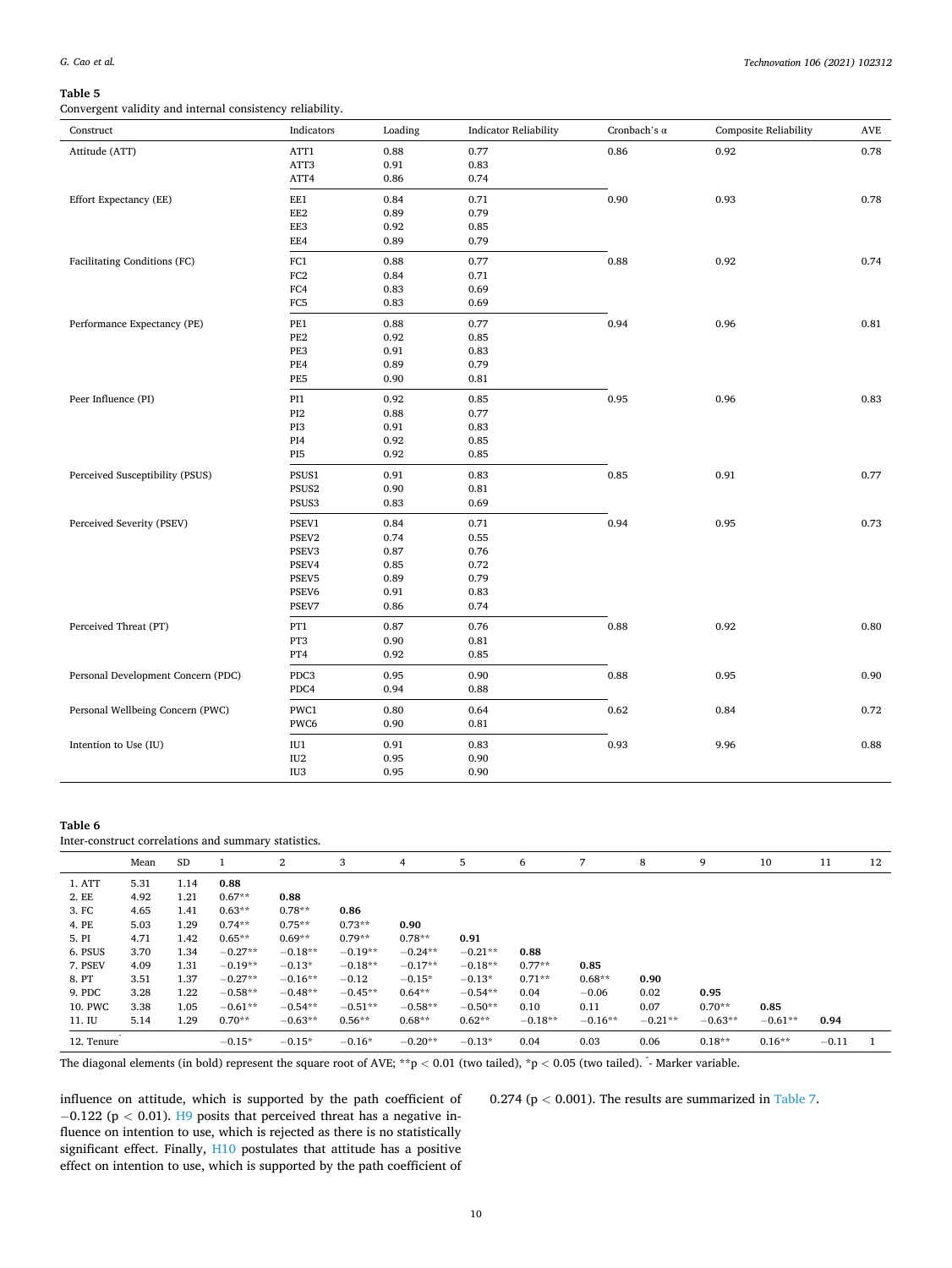<span id="page-10-0"></span>

**Fig. 2.** Hypothesis test results.

**Table 7**  Summary results of hypotheses testing.

| Hypothesis       | <b>Hypothesized Path</b>                         | Path                   | Empirical |
|------------------|--------------------------------------------------|------------------------|-----------|
|                  |                                                  | coefficient            | evidence  |
| H1               | Peer influence - > Intention to use              | $0.126^{ns}$           | Rejected  |
| H2a              | Facilitating conditions - $>$                    | $-0.029$ <sup>ns</sup> | Rejected  |
|                  | Intention to use                                 |                        |           |
| H2b              | Facilitating conditions - >                      | $0.725***$             | Supported |
|                  | Performance expectancy                           |                        |           |
| H2c              | Facilitating conditions - $>$ Effort             | $0.770***$             | Supported |
|                  | expectancy                                       |                        |           |
| H <sub>3</sub> a | Performance expectancy - >                       | $0.134^{ns}$           | Rejected  |
|                  | Intention to use                                 |                        |           |
| H <sub>3</sub> b | Performance expectancy - >                       | $0.410***$             | Supported |
|                  | Attitude                                         |                        |           |
| H <sub>4</sub> a | Effort expectancy $\cdot$ > Intention to         | 0.051 <sup>ns</sup>    | Rejected  |
|                  | use                                              |                        |           |
| H <sub>4</sub> b | Effort expectancy - $>$ Attitude                 | $0.194***$             | Supported |
| H <sub>5a</sub>  | Personal wellbeing concern - >                   | $-0.229***$            | Supported |
|                  | Attitude                                         |                        |           |
| H <sub>5</sub> b | Personal wellbeing concern - >                   | $-0.129***$            | Supported |
|                  | Intention to use                                 |                        |           |
| H <sub>6</sub> a | Personal development concern -                   | $-0.070$ <sup>ns</sup> | Rejected  |
|                  | $>$ Attitude                                     |                        |           |
| H <sub>6</sub> h | Personal development concern -                   | $-0.220**$             | Supported |
|                  | $>$ Intention to use                             |                        |           |
| H7a              | Perceived severity - > Perceived                 | $0.329***$             | Supported |
|                  | threat                                           |                        |           |
| H <sub>7</sub> b | Perceived susceptibility - ><br>Perceived threat | $0.458***$             | Supported |
|                  |                                                  |                        |           |
| H <sub>8</sub>   | Perceived threat - > Attitude                    | $-0.122**$             | Supported |
| H9               | Perceived threat $\sim$ Intention to             | $-0.083$ <sup>ns</sup> | Rejected  |
|                  | use                                              |                        |           |
| H10              | Attitude - > Intention to use                    | $0.274***$             | Supported |

# **6. Discussion**

## *6.1. Discussion of results*

We drew on UTAUT, TTAT and personal concerns to develop the IAAAM model to understand the factors that influence managers' attitudes and behavioral intentions towards using AI for organizational decision-making. We examined a total of 17 hypotheses that can be divided into three groups: factors associated with UTAUT, personal concerns, and TTAT.

With respect to four of the UTAUT associated hypotheses that intention to use will be positively affected by peer influence (H1), facilitating conditions (H2a), performance expectancy (H3a), and effort expectancy (H4a), contrary to expectations, our results suggest that all these four hypotheses are rejected. While H2a is in line with the finding from [Venkatesh et al. \(2003\)](#page-14-0) that facilitating conditions have an insignificant influence on behavioral intention, the other findings may seem to be inconsistent with many prior studies conducted in the context of IT adoption within business organizations (e.g. [Brown et al., 2010;](#page-12-0) [Hong](#page-13-0)  [et al., 2011](#page-13-0); [Wang et al., 2014\)](#page-14-0). This seeming inconsistency needs to be interpreted in accordance with the differences between technological, task, and user classes ([Venkatesh et al., 2016\)](#page-14-0). Our research's technological class is AI, one type of controversial IT [\(Breward et al., 2017](#page-12-0)); its task class is decision-making; and its user class is managers. As a result of the combination of these three classes, our study's context is in stark contrast with the contexts of the three above-mentioned studies ([Brown](#page-12-0)  [et al., 2010;](#page-12-0) [Hong et al., 2011;](#page-13-0) [Wang et al., 2014\)](#page-14-0), where the technological class is ITs for supporting operational tasks; the task class is operational; and the user class is mainly operational personnel.

The remaining four of the UTAUT related hypotheses are supported, namely the expectations that facilitating conditions have a positive effect on performance expectancy (H2b) and effort expectancy (H2c); and attitude is positively influenced by performance expectancy (H3b) and effort expectancy (H4b). Those findings from the present study in the AI context are largely in agreement with the findings of prior studies conducted in different IT contexts (e.g. [Brown et al., 2010;](#page-12-0) [Hong et al.,](#page-13-0)  [2011;](#page-13-0) [Wang et al., 2014](#page-14-0)). Those findings have also validated the existing UTAUT constructs in the context of using AI for organizational decision-making. Nevertheless, the UTAUT related hypotheses are only partially confirmed, which is inconsistent with prior UTAUT studies. While this inconsistency may be to some extent explained by the different technological, task, and user classes considered by different studies, it also suggests that the UTAUT model and its associated factors may not necessarily fully represent the context of using AI for organizational decision-making. This inconsistency seems to be an important issue that deserves further study.

In support of the notion that personal concerns might have negative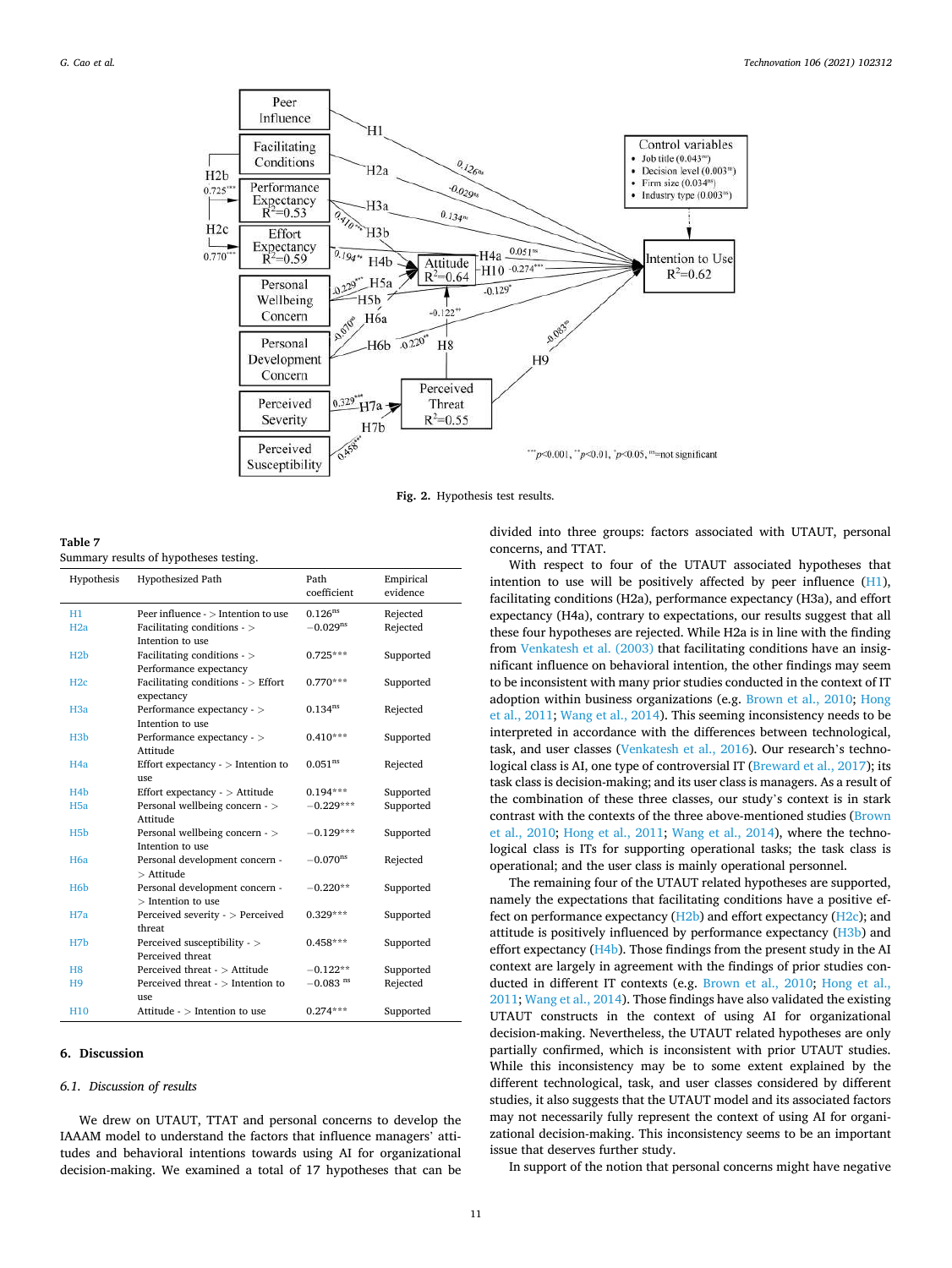effects on managers' attitudes and behavioral intentions towards using AI, our findings indicate that attitude is negatively influenced by personal wellbeing concern (H5a) but not by personal development concern (H6a); and that intention to use is affected negatively by both personal wellbeing concern (H5b) and personal development concern (H6b). To a large extent, these findings support prior studies that emphasized the importance of understanding the affective dimension of human interaction with ITs (e.g. [Agogo and Hess, 2018](#page-12-0); [Beaudry and Pinsonneault,](#page-12-0)  [2005;](#page-12-0) [Zhang, 2013](#page-14-0)), and our study's proposition that personal wellbeing concern and personal development concern could play a significant role in negatively affecting managers' attitudes and behavioral intentions (e. g. [Duan et al., 1995](#page-13-0); [Edwards et al., 2000\)](#page-13-0). An important implication is that firms should take personal concerns into account when implementing AI based decision-making systems. More importantly at the conceptual level, these findings indicate that personal concerns, in addition to the UTAUT factors, are likely to be a key factor influencing managers' perceptions of using AI, and thus should be further examined conceptually and empirically.

With regard to the TTAT related hypotheses, our findings suggest that perceived threat is positively influenced by both perceived severity (H7a) and perceived susceptibility (H7b); perceived threat has a significant negative effect on attitude (H8), but is not statistically related to intention to use  $(H9)$ . These results not only provide additional empir-ical evidence in support of the insufficiently examined TTAT [\(Liang](#page-13-0)  $\&$ [Xue, 2009,](#page-13-0) [2010\)](#page-13-0), but also extend the research scope of TTAT into the domain of using AI for organizational decision-making. One important implication is that the TTAT factors should not be excluded from decisions about using AI for organizational decision-making as perceived severity, susceptibility, and threat could negatively influence managers' attitudes.

Finally, regarding the link between attitude and intention to use (H10), we show that attitude has a significant effect on intention to use, thereby providing additional empirical evidence to support for example the revised UTAUT (Dwivedi et al., 2019). Importantly, we confirm that managers' behavioral intentions towards using AI can be explained and predicted by their attitudes. Given that IAAAM explains as much as 62% of the variance in intention to use, we believe our model could be a useful tool for explaining and predicting managers' intentions.

### *6.2. Theoretical contributions*

Our study offers several contributions that improve the theoretical understanding of managers' attitudes and behavioral intentions towards using AI for organizational decision-making.

First, we contribute to the emerging literature on using AI for organizational decision-making. Although a number of conceptual studies have highlighted AI's potential benefits (e.g. [Agrawal et al., 2017a](#page-12-0); [Duan et al., 2019;](#page-13-0) Dwivedi et al., 2021) and concerns about the "dark side" of AI (e.g. [Shrestha et al., 2019](#page-14-0); [Weld and Bansal, 2019](#page-14-0)), there seems to still be a need for a theoretical model to facilitate the integration of conceptual development and empirical research around the AI phenomenon. By developing IAAAM, we may encourage a more balanced debate about the benefits and the dark side associated with using AI, thereby informing management decisions for using AI based decision systems. By providing new empirical evidence in the context of using AI, we also add to the neglected empirical research on using AI for organizational decision-making [\(Duan et al., 2019](#page-13-0); Dwivedi et al., 2021), and contribute to developing a more comprehensive framework for understanding IT adoption in general [\(Verdegem and De Marez,](#page-14-0)  [2011\)](#page-14-0).

Second, to have a holistic view of managers' attitudes and behavioral intention towards using AI, we integrate the unified theory of acceptance and use of technology (UTAUT) and the technology threat avoidance theory (TTAT) to develop a new theoretical model, the Integrated AI Acceptance-Avoidance Model (IAAAM), to enhance our understanding of the factors that influence managers' attitudes and

behavioral intentions towards using AI for organizational decisionmaking. Although extant work has indicated that individuals tend to have positive attitudes and intentions to use a specific IT when they perceive the IT's usefulness and ease of use (Dwivedi et al., 2019; [Venkatesh et al., 2003](#page-14-0); [Venkatesh et al., 2016\)](#page-14-0), or are motivated to avoid the threats associated with using the IT or the IT itself when they perceive a threat ([Liang and Xue, 2010](#page-13-0)), little is known about how to explain and predict individuals' attitudes and behavioral intentions by considering both the benefits and dangers of the IT at issue (Breward [et al., 2017\)](#page-12-0). Existing IT adoption models are not intended to explain such behavior [\(Liang and Xue, 2009](#page-13-0)), thus the need to integrate both positive and dark side variables is largely ignored by the IT adoption literature [\(Agogo and Hess, 2018\)](#page-12-0). To address this gap, IAAAM provides a valuable "net valence approach that considers both benefits and concerns … when studying the adoption of controversial technologies where people are predisposed to view such technologies with skepticism" [\(Breward et al., 2017,](#page-12-0) p.760). This is also in line with the idea of examining and explaining the attributes of a whole rather than attributes of its parts ([Venkatesh et al., 2016; Weber, 2012\)](#page-14-0).

Third, we extend the conception that individual characteristics such as attitude are central to behavioral intentions further, to include perceived personal wellbeing concern and perceived personal development concern as additional key constructs. While there is limited research on the affective dimension of human interaction with ITs (e.g. [Agogo and Hess, 2018; Beaudry and Pinsonneault, 2005;](#page-12-0) [Zhang, 2013](#page-14-0)), our study has introduced and empirically supported that perceived personal wellbeing concern and perceived personal development concern can help explain and predict attitude and intention towards using AI. This addition provides supplementary constructs to the literature of IT adoption, which could further enhance our understanding of an individual's attitude and behavioral intention towards using ITs in general and controversial ITs ([Breward et al., 2017](#page-12-0)) in particular.

# *6.3. Practical implications*

Our findings offer valuable managerial implications. Firstly, firms wishing to adopt AI to improve their organizational decision-making should develop favorable facilitating conditions, as the findings show that managers' attitudes towards using AI are indirectly affected by facilitating conditions, performance expectancy and effort expectancy. The implication is that firms need to ensure that the enabling technologies and infrastructures are in place (e.g. Dwivedi et al., 2021; [Schoe](#page-14-0)[maker and Tetlock, 2017](#page-14-0)); and that proper training and support (e.g. [McKinsey, 2017](#page-13-0)) need to be provided so managers have the knowledge and technology skills to work with AI based decision systems effectively (e.g. [Ransbotham et al., 2017;](#page-14-0) [Schoemaker and Tetlock, 2017\)](#page-14-0).

Secondly, firms need to develop an effective mechanism through which managers' personal concerns could be alleviated as these could negatively influence managers' attitudes and behavioral intentions (e.g. [Duan et al., 2019; Duan et al., 1995; Edwards et al., 2000;](#page-13-0) [Tambe et al.,](#page-14-0)  [2019\)](#page-14-0). Our findings suggest that personal concerns have negative effects on managers' perceptions of using AI for organizational decision-making, which could seriously diminish the effectiveness of using AI based decision systems. The implication is that firms wishing to use AI for organizational decision-making may need to provide, for example, training so managers could have a better understanding of AI. Additionally, managers could further upskill through training to improve their knowledge and expertise, thereby becoming more confident in their ability to make better decisions while significantly alleviating their perceived concerns.

Thirdly, firms need to address the perceived dark side, or the dangers associated with using AI. Such concerns are fundamental problems that need to be addressed adequately; otherwise, decisions to use AI based systems may "lead to the adoption of inadequately bounded AI; they can lead to AI systems that are unpredictable and even dangerous" [\(Johnson](#page-13-0)  [and Verdicchio, 2017,](#page-13-0) p.2270). Consequently, such concerns could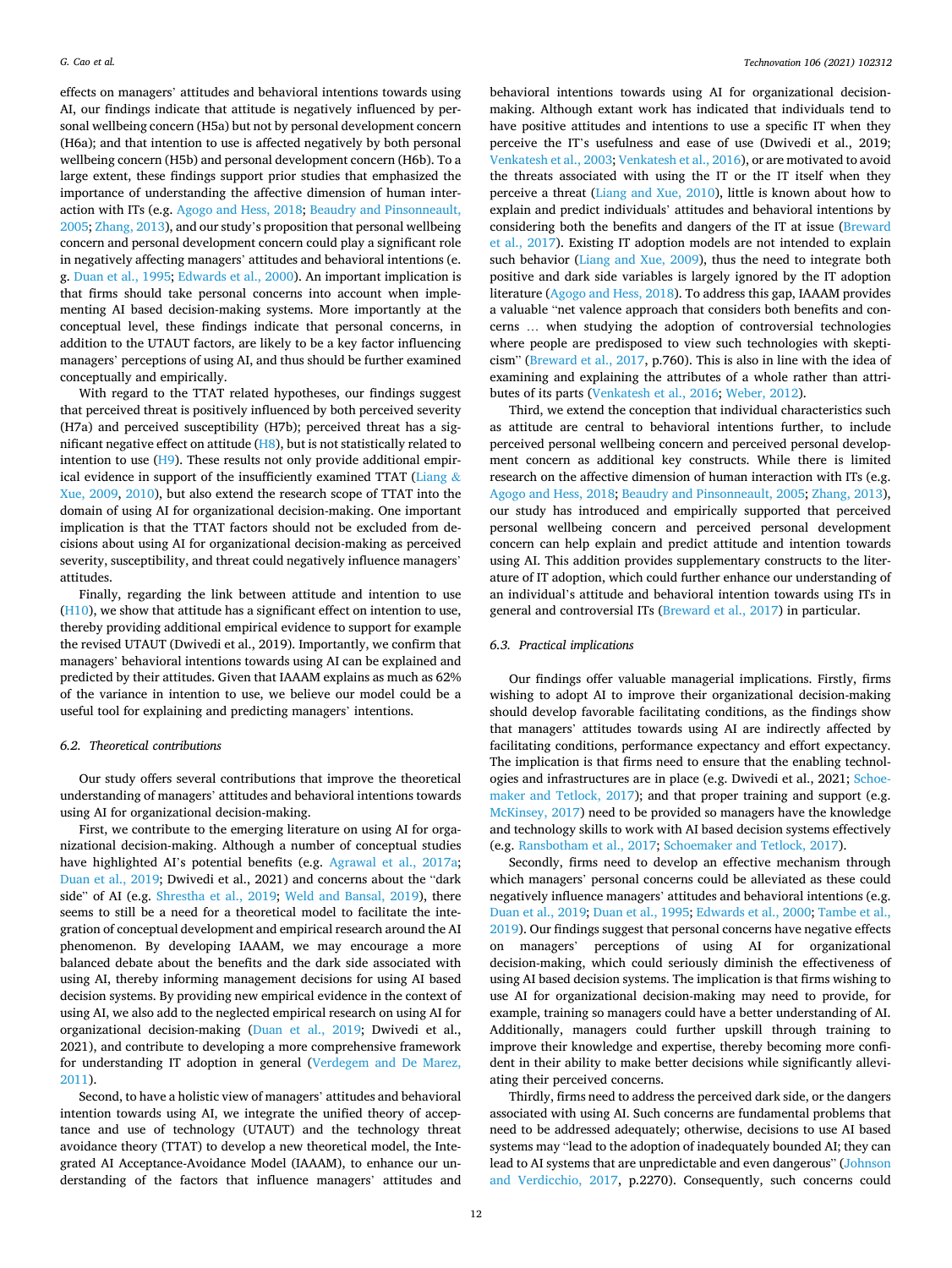<span id="page-12-0"></span>negatively affect managers' attitudes and behavioral intentions, as confirmed by the empirical findings from this research model. In order to address managers' concerns about the dark side of using AI, firms should develop organizational-level mechanisms that are able to identify, assess, and control the perceived dark side or the dangers associated with using AI. Developing such mechanisms will be necessary as they could assure managers that "AI does not get out of control" ([Johnson and](#page-13-0)  [Verdicchio, 2017](#page-13-0), p.2270).

Finally, IAAAM encourages firms to be aware that using AI involves a balanced consideration of the benefits and the dark side associated with using AI for organizational decision-making. Acceptance-avoidance decisions about using AI based on either the benefits or the dark side of AI may lead to substandard AI adoption decisions, AI-based decision systems not working as efficiently and effectively, and/or missing the opportunities to significantly improve organizational decision-making. Thus, firms can use IAAAM to evaluate the benefits and risks of using AI, and develop organizational interventions designed to increase the potential benefits while mitigating managers' concerns.

## *6.4. Limitations and future research*

Our study has several limitations, some of which could provide avenues for future research. First, our study focuses on developing IAAAM to understand managers' attitudes and behavioral intentions towards using AI; it does not, and was not intended to, include user behavior as a construct due to the fact that the actual use of AI for organizational decision-making is not yet sufficiently widely practiced. Future work could include user behavior to further test the validity and usefulness of IAAAM. For similar reasons, this study does not test the effects of moderators such as age, gender, etc., which could also be examined by future work.

Second, while we focus on understanding the management of AIsupported organizational decision-making, AI is considered to be more effective if it is supported by big data and analytics (e.g. [Duan et al.,](#page-13-0)  [2019; Gupta et al., 2018\)](#page-13-0). Further, [Pappas et al. \(2018\)](#page-13-0) suggested that organizations using big data analytics should be viewed as an integral part of a big data and business analytics ecosystem, echoed by [Kama](#page-13-0)[laldin et al. \(2021\)](#page-13-0) regarding the ecosystem needed for digitally enabled process innovation. Thus, it is thus necessary to understand how the ecosystem's elements interact and interrelate to create knowledge, innovation, and value. [Pappas et al. \(2018\)](#page-13-0) also identified that in order for organizations to use digital technologies to create business value, data-driven culture plays a critical role, which resonates with the view of [Davenport and Bean \(2018\)](#page-13-0). Hence, future research could explore how AI-supported organizational decision-making could be influenced by a data-driven culture and/or by being a part of a big data analytics ecosystem.

Third, our study includes two new personal concerns that are relevant to using AI for organizational decision-making. Our findings confirmed that the addition helps explain and predict managers' attitudes and behavioral intentions. Thus, future work could identify and test other personal factors that are pertinent to the research context and the specific IT at issue.

Fourth, our results are based on and limited to UK managers in the private sector. It would be worthwhile to extend this work to managers in the public sector and/or in other countries. Finally, our research is quantitative and based on survey data to examine managers' attitudes and intentions towards using AI. Future research could use qualitative approaches to develop a richer and deeper understanding of how and why managers' attitudes and intentions are influenced.

Finally, as our research model, IAAAM, demonstrates, AI-supported organizational decision making is affected by a number of factors. While we have intentionally used PLS-SEM to understand the hypothesized relationships based on each single predictor's independent effect on an outcome, we are aware that the variables examined may have complex and asymmetric relationships, or the configuration of multiple

conditions [\(Pappas and Woodside, 2021](#page-13-0)). Due to its capability to best explain such complex and asymmetric relationships, the configurational approach using fuzzy set qualitative comparative analysis (fsQCA) ([Ragin, 2008; Ragin and Davey, 2016\)](#page-14-0) has attracted increased attention, as demonstrated in behavioral research (e.g. [Pappas, 2018](#page-13-0); [Pappas et al.,](#page-13-0)  [2020\)](#page-13-0) and research on the use of AI-enabled systems [\(Papamitsiou et al.,](#page-13-0)  [2020\)](#page-13-0). Therefore, we suggest that future research could use fsQCA to examine the configuration of multiple conditions, thereby developing a complementary understanding of the configurational pathways to the adoption of AI in organizational decision-making.

### **7. Conclusion**

Our research contributes to a better understanding of managers' attitudes and behavioral intentions towards using AI for organizational decision-making by developing and testing a new model, IAAAM. Our study emphasizes the need for understanding an individual's attitude and behavioral intention by considering both the potential benefits and negative effects associated with using AI based decision-making systems. By integrating UTAUT, TTAT and other personal concerns, the proposed IAAAM model can facilitate a more balanced debate about the benefits and the dark side associated with using AI for organizational decision-making, thereby helping explain and predict an individual's attitude and intention towards using AI and informing management decisions for using AI based systems as well.

## **References**

- [Aaldering, L.J., Song, C.H., 2020. Of Leaders and Laggards towards Digitalization of the](http://refhub.elsevier.com/S0166-4972(21)00093-6/sref1)  [Process Industries. Technovation, p. 102211.](http://refhub.elsevier.com/S0166-4972(21)00093-6/sref1)
- Agogo, D., Hess, T.J., 2018. "[How does tech make you feel?](http://refhub.elsevier.com/S0166-4972(21)00093-6/sref2)" a review and examination of [negative affective responses to technology use. Eur. J. Inf. Syst. 27 \(5\), 570](http://refhub.elsevier.com/S0166-4972(21)00093-6/sref2)–599.
- [Agrawal, A., Gans, J., Goldfarb, A., 2017a. How AI will change the way we make](http://refhub.elsevier.com/S0166-4972(21)00093-6/sref3)  [decisions. Harv. Bus. Rev. 26, 1](http://refhub.elsevier.com/S0166-4972(21)00093-6/sref3)–5.
- [Agrawal, A., Gans, J., Goldfarb, A., 2017b. What to expect from artificial intelligence.](http://refhub.elsevier.com/S0166-4972(21)00093-6/sref4) [MIT Sloan Manag. Rev. 58 \(3\), 23](http://refhub.elsevier.com/S0166-4972(21)00093-6/sref4)–27.
- [Akter, S., Fosso Wamba, S., Dewan, S., 2017. Why PLS-SEM is suitable for complex](http://refhub.elsevier.com/S0166-4972(21)00093-6/sref5) [modelling? An empirical illustration in big data analytics quality. Prod. Plann. Contr.](http://refhub.elsevier.com/S0166-4972(21)00093-6/sref5)  28 (11–[12\), 1011](http://refhub.elsevier.com/S0166-4972(21)00093-6/sref5)–1021.
- [Alomar, N., Alsaleh, M., Alarifi, A., 2019. Uncovering the predictors of unsafe computing](http://refhub.elsevier.com/S0166-4972(21)00093-6/sref6)  [behaviors in online crowdsourcing contexts. Comput. Secur. 85, 300](http://refhub.elsevier.com/S0166-4972(21)00093-6/sref6)–312.
- [Armstrong, J.S., Overton, T.S., 1977. Estimating nonresponse bias in mail surveys.](http://refhub.elsevier.com/S0166-4972(21)00093-6/sref7)  [J. Market. Res. 14 \(3\), 396](http://refhub.elsevier.com/S0166-4972(21)00093-6/sref7)–402.
- [Bader, J., Edwards, J., Harris-Jones, C., Hannaford, D., 1988. Practical engineering of](http://refhub.elsevier.com/S0166-4972(21)00093-6/sref8) [knowledge-based systems. Inf. Software Technol. 30 \(5\), 266](http://refhub.elsevier.com/S0166-4972(21)00093-6/sref8)–277.
- [Bagozzi, R.P., Youjae, Y., Phillips, L.W., 1991. Assessing construct validity in](http://refhub.elsevier.com/S0166-4972(21)00093-6/sref9) [organizational research. Adm. Sci. Q. 36 \(3\), 421](http://refhub.elsevier.com/S0166-4972(21)00093-6/sref9)–458.
- [Balakrishnan, J., Dwivedi, Y.K., 2021a. Role of cognitive absorption in building user trust](http://refhub.elsevier.com/S0166-4972(21)00093-6/sref10)  [and experience. Psychol. Market. 38 \(4\), 643](http://refhub.elsevier.com/S0166-4972(21)00093-6/sref10)–668.
- Balakrishnan, J., Dwivedi, Y.K., 2021b. Conversational commerce: entering the next stage of AI-powered digital assistants. Ann. Oper. Res. 1–35. [https://doi.org/](https://doi.org/10.1007/s10479-021-04049-5) [10.1007/s10479-021-04049-5.](https://doi.org/10.1007/s10479-021-04049-5)
- [Beaudry, A., Pinsonneault, A., 2005. Understanding user responses to information](http://refhub.elsevier.com/S0166-4972(21)00093-6/sref12) [technology: a coping model of user adaptation. MIS Q. 29 \(3\), 493](http://refhub.elsevier.com/S0166-4972(21)00093-6/sref12)–524.
- [Benbya, H., Pachidi, S., Jarvenpaa, S., 2021. Special issue editorial: artificial intelligence](http://refhub.elsevier.com/S0166-4972(21)00093-6/sref13)  [in organizations: implications for information systems research. J. Assoc. Inf. Syst.](http://refhub.elsevier.com/S0166-4972(21)00093-6/sref13)  [Online 22 \(2\), 10](http://refhub.elsevier.com/S0166-4972(21)00093-6/sref13).
- [Benitez, J., Henseler, J., Castillo, A., Schuberth, F., 2020. How to perform and report an](http://refhub.elsevier.com/S0166-4972(21)00093-6/sref14)  [impactful analysis using partial least squares: guidelines for confirmatory and](http://refhub.elsevier.com/S0166-4972(21)00093-6/sref14) [explanatory IS research. Inf. Manag. 57 \(2\), 103168](http://refhub.elsevier.com/S0166-4972(21)00093-6/sref14).
- [Berry, F.S., Berry, W.D., Foster, S.K., 1998. The determinants of success in implementing](http://refhub.elsevier.com/S0166-4972(21)00093-6/sref15)  [an expert system in state government. Publ. Adm. Rev. 58 \(4\), 293](http://refhub.elsevier.com/S0166-4972(21)00093-6/sref15)–305.
- [Bhuasiri, W., Zo, H., Lee, H., Ciganek, A.P., 2016. User acceptance of e-government](http://refhub.elsevier.com/S0166-4972(21)00093-6/sref16)  [services: examining an e-tax filing and payment system in Thailand. Inf. Technol.](http://refhub.elsevier.com/S0166-4972(21)00093-6/sref16) [Dev. 22 \(4\), 672](http://refhub.elsevier.com/S0166-4972(21)00093-6/sref16)–695.
- [Breward, M., Hassanein, K., Head, M., 2017. Understanding consumers](http://refhub.elsevier.com/S0166-4972(21)00093-6/sref17)' attitudes toward [controversial information technologies: a contextualization approach. Inf. Syst. Res.](http://refhub.elsevier.com/S0166-4972(21)00093-6/sref17)  [28 \(4\), 760](http://refhub.elsevier.com/S0166-4972(21)00093-6/sref17)–774.
- [Brock, J.K.-U., von Wangenheim, F., 2019. Demystifying AI: what digital transformation](http://refhub.elsevier.com/S0166-4972(21)00093-6/sref18)  [leaders can teach you about realistic artificial intelligence. Calif. Manag. Rev. 61 \(4\),](http://refhub.elsevier.com/S0166-4972(21)00093-6/sref18)  110–[134](http://refhub.elsevier.com/S0166-4972(21)00093-6/sref18).
- [Brougham, D., Haar, J., 2018. Smart technology, artificial intelligence, robotics, and](http://refhub.elsevier.com/S0166-4972(21)00093-6/sref19)  algorithms (STARA): employees' [perceptions of our future workplace. J. Manag.](http://refhub.elsevier.com/S0166-4972(21)00093-6/sref19)  [Organ. 24 \(2\), 239](http://refhub.elsevier.com/S0166-4972(21)00093-6/sref19)–257.
- [Brown, S., Dennis, A., Venkatesh, V., 2010. Predicting collaboration technology use:](http://refhub.elsevier.com/S0166-4972(21)00093-6/sref20) [integrating technology adoption and collaboration research. J. Manag. Inf. Syst. 27](http://refhub.elsevier.com/S0166-4972(21)00093-6/sref20)  [\(2\), 9](http://refhub.elsevier.com/S0166-4972(21)00093-6/sref20)–54.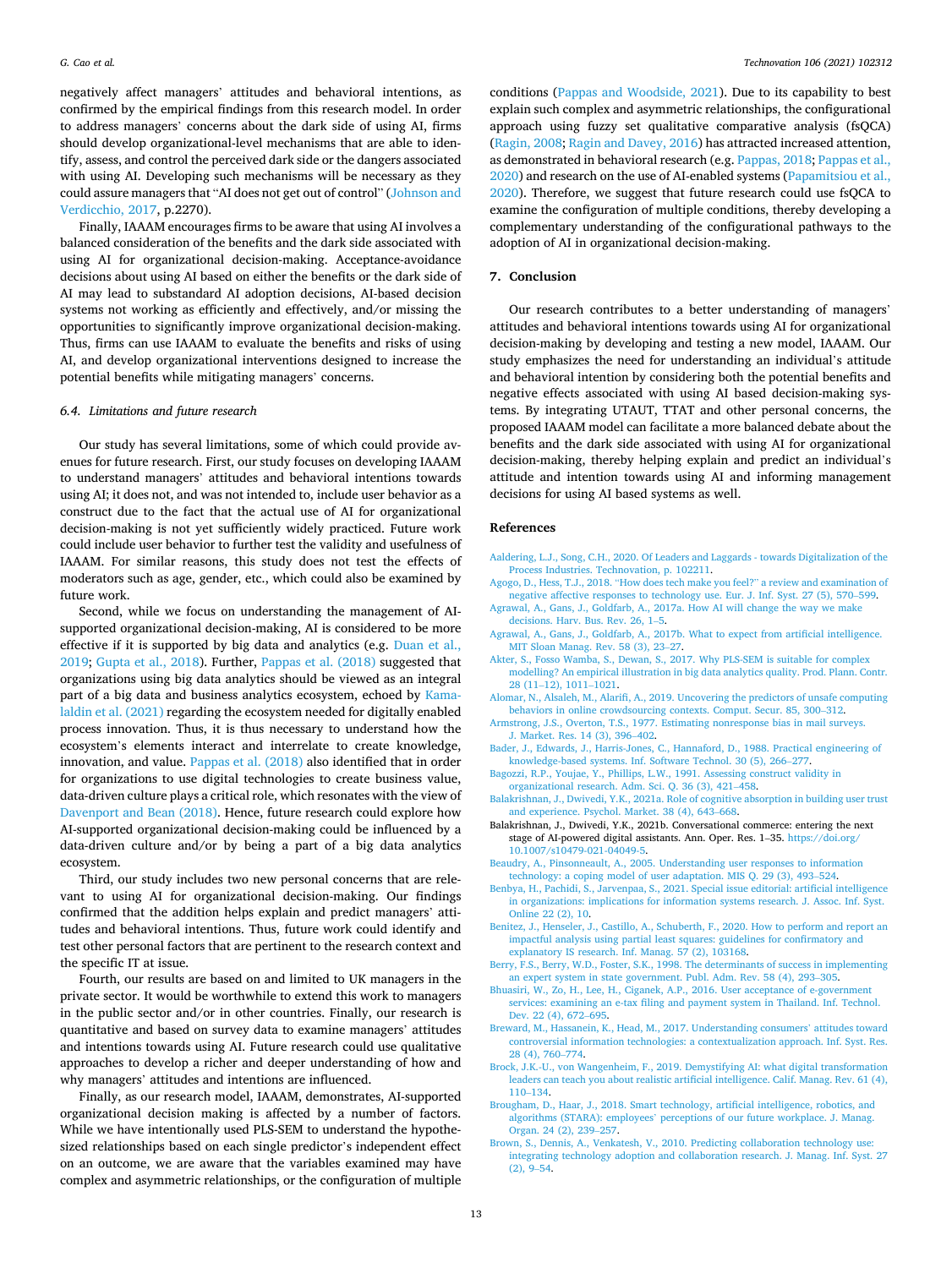<span id="page-13-0"></span>[Carpenter, D., Young, D.K., Barrett, P., McLeod, A.J., 2019. Refining technology threat](http://refhub.elsevier.com/S0166-4972(21)00093-6/sref21) [avoidance theory. Commun. Assoc. Inf. Syst. 44, 380](http://refhub.elsevier.com/S0166-4972(21)00093-6/sref21)–407.

[Cheatham, B., Javanmardian, K., Samandari, H., 2019. Confronting the risks of artificial](http://refhub.elsevier.com/S0166-4972(21)00093-6/sref22)  [intelligence. McKinsey Q. 1](http://refhub.elsevier.com/S0166-4972(21)00093-6/sref22)–9.

- Chen, Y., Zahedi, F.M., 2016. Individuals'[internet security perceptions and behaviors:](http://refhub.elsevier.com/S0166-4972(21)00093-6/sref23) [polycontextual contrasts between the United States and China. MIS Q. 40 \(1\),](http://refhub.elsevier.com/S0166-4972(21)00093-6/sref23)  205–[222](http://refhub.elsevier.com/S0166-4972(21)00093-6/sref23).
- [Chin, W.W., Peterson, R.A., Brown, S.P., 2008. Structural equation modeling in](http://refhub.elsevier.com/S0166-4972(21)00093-6/sref24)
- [marketing: some practical reminders. J. Market. Theor. Pract. 16 \(4\), 287](http://refhub.elsevier.com/S0166-4972(21)00093-6/sref24)–298. D'[Agapayeff, A., 1985. A short survey of expert systems in UK business. R. Manag. 15 \(2\),](http://refhub.elsevier.com/S0166-4972(21)00093-6/sref25)  89–[99](http://refhub.elsevier.com/S0166-4972(21)00093-6/sref25).
- [Dastani, M., Hulstijn, J., van der Torre, L., 2005. How to decide what to do? Eur. J. Oper.](http://refhub.elsevier.com/S0166-4972(21)00093-6/sref26)  [Res. 160 \(3\), 762](http://refhub.elsevier.com/S0166-4972(21)00093-6/sref26)–784.
- [Davenport, T., Guha, A., Grewal, D., Bressgott, T., 2020. How artificial intelligence will](http://refhub.elsevier.com/S0166-4972(21)00093-6/sref27)  [change the future of marketing. J. Acad. Market. Sci. 48 \(1\), 24](http://refhub.elsevier.com/S0166-4972(21)00093-6/sref27)–42.
- [Davenport, T.H., Bean, R., 2018. Big companies are embracing analytics, but most still](http://refhub.elsevier.com/S0166-4972(21)00093-6/sref28) don'[t have a data-driven culture. Harv. Bus. Rev. 6, 1](http://refhub.elsevier.com/S0166-4972(21)00093-6/sref28)–4.
- Deloitte, 2019. Global artificial intelligence industry whitepaper. Retrieved from.<br>https://www2.deloitte.com/cn/en/pages/technology-media-and-telecommunica https://www2.deloitte.com/cn/en/pages/technology-me [tions/articles/global-ai-development-white-paper.html: https://www2.deloitte.](https://www2.deloitte.com/cn/en/pages/technology-media-and-telecommunications/articles/global-ai-development-white-paper.html:%20https://www2.deloitte.com/cn/en/pages/technology-media-and-telecommunications/articles/global-ai-development-white-paper.html)  [com/cn/en/pages/technology-media-and-telecommunications/articles/global-ai-de](https://www2.deloitte.com/cn/en/pages/technology-media-and-telecommunications/articles/global-ai-development-white-paper.html:%20https://www2.deloitte.com/cn/en/pages/technology-media-and-telecommunications/articles/global-ai-development-white-paper.html)  [velopment-white-paper.html](https://www2.deloitte.com/cn/en/pages/technology-media-and-telecommunications/articles/global-ai-development-white-paper.html:%20https://www2.deloitte.com/cn/en/pages/technology-media-and-telecommunications/articles/global-ai-development-white-paper.html).
- [Dreyfus, H.L., Dreyfus, S., 2005. Peripheral vision: expertise in real world contexts.](http://refhub.elsevier.com/S0166-4972(21)00093-6/sref30) [Organ. Stud. 26 \(5\), 779](http://refhub.elsevier.com/S0166-4972(21)00093-6/sref30)–792.
- [Dreyfus, H.L., Hubert, L., 1992. What Computers Still Can](http://refhub.elsevier.com/S0166-4972(21)00093-6/sref31)'t Do: A Critique of Artificial [Reason. MIT press](http://refhub.elsevier.com/S0166-4972(21)00093-6/sref31).
- [Duan, Y., Edwards, J.S., Dwivedi, Y.K., 2019. Artificial intelligence for decision making](http://refhub.elsevier.com/S0166-4972(21)00093-6/sref32)  in the era of Big Data – [evolution, challenges and research agenda. Int. J. Inf. Manag.](http://refhub.elsevier.com/S0166-4972(21)00093-6/sref32)  [48, 63](http://refhub.elsevier.com/S0166-4972(21)00093-6/sref32)–71.
- [Duan, Y., Edwards, J.S., Robins, P., 1995. An analysis of users](http://refhub.elsevier.com/S0166-4972(21)00093-6/sref33)' reactions to an expert [advisory system. Expert Syst. Appl. 9 \(3\), 271](http://refhub.elsevier.com/S0166-4972(21)00093-6/sref33)–282.
- [Dwivedi, Y.K., Hughes, L., Ismagilova, E., Aarts, G., Coombs, C., Crick, T., Williams, M.](http://refhub.elsevier.com/S0166-4972(21)00093-6/sref34)  [D., 2021. Artificial Intelligence \(AI\): multidisciplinary perspectives on emerging](http://refhub.elsevier.com/S0166-4972(21)00093-6/sref34)  [challenges, opportunities, and agenda for research, practice and policy. Int. J. Inf.](http://refhub.elsevier.com/S0166-4972(21)00093-6/sref34)  [Manag. 57, 101994](http://refhub.elsevier.com/S0166-4972(21)00093-6/sref34).
- [Dwivedi, Y.K., Rana, N.P., Janssen, M., Lal, B., Williams, M.D., Clement, M., 2017. An](http://refhub.elsevier.com/S0166-4972(21)00093-6/sref35) [empirical validation of a unified model of electronic government adoption](http://refhub.elsevier.com/S0166-4972(21)00093-6/sref35) [\(UMEGA\). Govern. Inf. Q. 34 \(2\), 211](http://refhub.elsevier.com/S0166-4972(21)00093-6/sref35)–230.
- [Dwivedi, Y.K., Rana, N.P., Jeyaraj, A., Clement, M., Williams, M.D., 2019. Re-examining](http://refhub.elsevier.com/S0166-4972(21)00093-6/sref36)  [the unified theory of acceptance and use of technology \(UTAUT\): towards a revised](http://refhub.elsevier.com/S0166-4972(21)00093-6/sref36)  [theoretical model. Inf. Syst. Front 21 \(3\), 719](http://refhub.elsevier.com/S0166-4972(21)00093-6/sref36)–734.
- [Edwards, J.S., Duan, Y., Robins, P., 2000. An analysis of expert systems for business](http://refhub.elsevier.com/S0166-4972(21)00093-6/sref37) [decision making at different levels and in different roles. Eur. J. Inf. Syst. 9 \(1\),](http://refhub.elsevier.com/S0166-4972(21)00093-6/sref37)  36–[46](http://refhub.elsevier.com/S0166-4972(21)00093-6/sref37).
- [Elkins, A.C., Dunbar, N.E., Adame, B., Nunamaker, J.F., 2013. Are users threatened by](http://refhub.elsevier.com/S0166-4972(21)00093-6/sref38)  [credibility assessment systems? J. Manag. Inf. Syst. 29 \(4\), 249](http://refhub.elsevier.com/S0166-4972(21)00093-6/sref38)–261.
- European-Commission, 2020. White paper on artificial intelligence–a European approach to excellence and trust. Retrieved from. [https://ec.europa.eu/info/publica](https://ec.europa.eu/info/publications/white-paper-artificial-intelligence-european-approach-excellence-and-trust_en)  [tions/white-paper-artificial-intelligence-european-approach-excellence-and-trust\\_en](https://ec.europa.eu/info/publications/white-paper-artificial-intelligence-european-approach-excellence-and-trust_en)
- . [Feng, W., Tu, R., Lu, T., Zhou, Z., 2019. Understanding forced adoption of self-service](http://refhub.elsevier.com/S0166-4972(21)00093-6/sref40)  technology: the impacts of users' [psychological reactance. Behav. Inf. Technol. 38](http://refhub.elsevier.com/S0166-4972(21)00093-6/sref40)  [\(8\), 820](http://refhub.elsevier.com/S0166-4972(21)00093-6/sref40)–832.
- Forrester, 2018. Industrial AI development white paper. Retrieved from. [https://www-fi](https://www-file.huawei.com/-/media/corporate/pdf/cyber-security/industry-ai-white-paper-post-production-en.pdf)  [le.huawei.com/-/media/corporate/pdf/cyber-security/industry-ai-white-paper](https://www-file.huawei.com/-/media/corporate/pdf/cyber-security/industry-ai-white-paper-post-production-en.pdf)[post-production-en.pdf](https://www-file.huawei.com/-/media/corporate/pdf/cyber-security/industry-ai-white-paper-post-production-en.pdf). [https://www-file.huawei.com/-/media/corporate/pdf/cy](https://www-file.huawei.com/-/media/corporate/pdf/cyber-security/industry-ai-white-paper-post-production-en.pdf)  [ber-security/industry-ai-white-paper-post-production-en.pdf](https://www-file.huawei.com/-/media/corporate/pdf/cyber-security/industry-ai-white-paper-post-production-en.pdf).
- [Gefen, D., Rigdon, E.E., Straub, D., 2011. An update and extension to SEM guidelines for](http://refhub.elsevier.com/S0166-4972(21)00093-6/sref42)  [administrative and social science research. MIS Q. 35 \(2\), iii](http://refhub.elsevier.com/S0166-4972(21)00093-6/sref42)–A7.
- [Ghosh, A., Kandasamy, D., 2020. Interpretable artificial intelligence: why and when. Am.](http://refhub.elsevier.com/S0166-4972(21)00093-6/sref43)  [J. Roentgenol. 214 \(5\), 1137](http://refhub.elsevier.com/S0166-4972(21)00093-6/sref43)–1138.
- [Gillon, K., Aral, S., Ching-Yung, L., Mithas, S., Zozulia, M., 2014. Business analytics:](http://refhub.elsevier.com/S0166-4972(21)00093-6/sref44) [radical shift or incremental change? Commun. Assoc. Inf. Syst. 34 \(1\), 287](http://refhub.elsevier.com/S0166-4972(21)00093-6/sref44)–296. [Gudergan, S.P., Ringle, C.M., Wende, S., Will, A., 2008. Confirmatory tetrad analysis in](http://refhub.elsevier.com/S0166-4972(21)00093-6/sref45)
- [PLS path modeling. J. Bus. Res. 61 \(12\), 1238](http://refhub.elsevier.com/S0166-4972(21)00093-6/sref45)–1249. [Gupta, M., 2000. Implications of expert systems for the operations of financial](http://refhub.elsevier.com/S0166-4972(21)00093-6/sref46)
- [institutions. Technovation 20 \(9\), 509](http://refhub.elsevier.com/S0166-4972(21)00093-6/sref46)–516.
- [Gupta, S., Kar, A.K., Baabdullah, A., Al-Khowaiter, W.A., 2018. Big data with cognitive](http://refhub.elsevier.com/S0166-4972(21)00093-6/sref47)  [computing: a review for the future. Int. J. Inf. Manag. 42, 78](http://refhub.elsevier.com/S0166-4972(21)00093-6/sref47)–89.
- [Gursoy, D., Chi, O.H., Lu, L., Nunkoo, R., 2019. Consumers acceptance of artificially](http://refhub.elsevier.com/S0166-4972(21)00093-6/sref48) [intelligent \(AI\) device use in service delivery. Int. J. Inf. Manag. 49, 157](http://refhub.elsevier.com/S0166-4972(21)00093-6/sref48)–169.
- [Haesevoets, T., De Cremer, D., Dierckx, K., Van Hiel, A., 2021. Human-machine](http://refhub.elsevier.com/S0166-4972(21)00093-6/sref49)  [collaboration in managerial decision making. Comput. Hum. Behav. 119, 106730.](http://refhub.elsevier.com/S0166-4972(21)00093-6/sref49)
- [Hair, J.F., Hult, G., Ringle, C., Sarstedt, M., 2014. A Primer on Partial Least Squares](http://refhub.elsevier.com/S0166-4972(21)00093-6/sref50) [Structural Equation Modeling \(PLS-SEM\). Sage.](http://refhub.elsevier.com/S0166-4972(21)00093-6/sref50)
- [Hair, J.F., Matthews, L.M., Matthews, R.L., Sarstedt, M., 2017. PLS-SEM or CB-SEM:](http://refhub.elsevier.com/S0166-4972(21)00093-6/sref51)  [updated guidelines on which method to use. Int. J. Multivar. Data. Anal. 1 \(2\),](http://refhub.elsevier.com/S0166-4972(21)00093-6/sref51) 107–[123](http://refhub.elsevier.com/S0166-4972(21)00093-6/sref51).
- [Hair, J.F., Ringle, C.M., Sarstedt, M., 2013. Partial least squares structural equation](http://refhub.elsevier.com/S0166-4972(21)00093-6/sref52) [modeling: rigorous applications, better results and higher acceptance. Long. Range](http://refhub.elsevier.com/S0166-4972(21)00093-6/sref52)  [Plan. 46 \(1\), 1](http://refhub.elsevier.com/S0166-4972(21)00093-6/sref52)–12.
- [Ho, H., Ito, K., 2019. Consumption-oriented engagement in social network sites. Eur. J.](http://refhub.elsevier.com/S0166-4972(21)00093-6/sref53)  [Market. 53 \(7\), 1355](http://refhub.elsevier.com/S0166-4972(21)00093-6/sref53)–1377.
- [Hong, W., Thong, J.Y., Chasalow, L.C., Dhillon, G., 2011. User acceptance of agile](http://refhub.elsevier.com/S0166-4972(21)00093-6/sref54)  [information systems: a model and empirical test. J. Manag. Inf. Syst. 28 \(1\),](http://refhub.elsevier.com/S0166-4972(21)00093-6/sref54) 235–[272](http://refhub.elsevier.com/S0166-4972(21)00093-6/sref54).
- [Hossain, A., Quaresma, R., Rahman, H., 2019. Investigating factors influencing the](http://refhub.elsevier.com/S0166-4972(21)00093-6/sref55) physicians' [adoption of electronic health record \(EHR\) in healthcare system of](http://refhub.elsevier.com/S0166-4972(21)00093-6/sref55)  [Bangladesh: an empirical study. Int. J. Inf. Manag. 44, 76](http://refhub.elsevier.com/S0166-4972(21)00093-6/sref55)–87.
- [Huang, M.-H., Rust, R., Maksimovic, V., 2019. The feeling economy: managing in the](http://refhub.elsevier.com/S0166-4972(21)00093-6/sref56)  [next generation of artificial intelligence \(AI\). Calif. Manag. Rev. 61 \(4\), 43](http://refhub.elsevier.com/S0166-4972(21)00093-6/sref56)–65.
- [Jarrahi, M.H., 2018. Artificial intelligence and the future of work: human-AI symbiosis in](http://refhub.elsevier.com/S0166-4972(21)00093-6/sref57)  [organizational decision making. Bus. Horiz. 61 \(4\), 577](http://refhub.elsevier.com/S0166-4972(21)00093-6/sref57)–586.
- [Johnson, D.G., Verdicchio, M., 2017. AI anxiety. J. Assoc. Info. Sci. Technol. 68 \(9\),](http://refhub.elsevier.com/S0166-4972(21)00093-6/sref58) [2267](http://refhub.elsevier.com/S0166-4972(21)00093-6/sref58)–2270. Jovanovic, M., Sjödin, D., Parida, V., 2021. Co-evolution of Platform Architecture,
- [Platform Services, and Platform Governance: Expanding the Platform Value of](http://refhub.elsevier.com/S0166-4972(21)00093-6/sref59)  [Industrial Digital Platforms. Technovation, p. 102218](http://refhub.elsevier.com/S0166-4972(21)00093-6/sref59).
- [Kahneman, D., 2011. Thinking, Fast and Slow. Allen Lane, London](http://refhub.elsevier.com/S0166-4972(21)00093-6/sref60).
- [Kamalaldin, A., Sjodin, D., Hullova, D., Parida, V., 2021. Configuring Ecosystem](http://refhub.elsevier.com/S0166-4972(21)00093-6/sref61) ¨ [Strategies for Digitally Enabled Process Innovation: A Framework for Equipment](http://refhub.elsevier.com/S0166-4972(21)00093-6/sref61) [Suppliers in the Process Industries. Technovation, p. 102250](http://refhub.elsevier.com/S0166-4972(21)00093-6/sref61).
- [Kraus, M., Feuerriegel, S., Oztekin, A., 2020. Deep learning in business analytics and](http://refhub.elsevier.com/S0166-4972(21)00093-6/sref62) [operations research: models, applications and managerial implications. Eur. J. Oper.](http://refhub.elsevier.com/S0166-4972(21)00093-6/sref62)  [Res. 281 \(3\), 628](http://refhub.elsevier.com/S0166-4972(21)00093-6/sref62)–641.
- [Lee, C.-S., Wang, M.-H., Yen, S.-J., Wei, T.-H., Wu, I.-C., Chou, P.-C., Yan, T.-H., 2016.](http://refhub.elsevier.com/S0166-4972(21)00093-6/sref63) [Human vs. computer go: review and prospect \[discussion forum\]. IEEE Comput.](http://refhub.elsevier.com/S0166-4972(21)00093-6/sref63) [Intell. Mag. 11 \(3\), 67](http://refhub.elsevier.com/S0166-4972(21)00093-6/sref63)–72.
- [Liang, H., Xue, Y., 2009. Avoidance of information technology threats: a theoretical](http://refhub.elsevier.com/S0166-4972(21)00093-6/sref64) [perspective. MIS Q. 71](http://refhub.elsevier.com/S0166-4972(21)00093-6/sref64)–90.
- [Liang, H., Xue, Y., 2010. Understanding security behaviors in personal computer usage: a](http://refhub.elsevier.com/S0166-4972(21)00093-6/sref65)  [threat avoidance perspective. J. Assoc. Inf. Syst. Online 11 \(7\), 394](http://refhub.elsevier.com/S0166-4972(21)00093-6/sref65)–413.
- [Liao, S.-h., 2005. Technology management methodologies and applications: a literature](http://refhub.elsevier.com/S0166-4972(21)00093-6/sref66)  [review from 1995 to 2003. Technovation 25 \(4\), 381](http://refhub.elsevier.com/S0166-4972(21)00093-6/sref66)–393.
- [Lin, H., Chi, O.H., Gursoy, D., 2020. Antecedents of customers](http://refhub.elsevier.com/S0166-4972(21)00093-6/sref67)' acceptance of artificially [intelligent robotic device use in hospitality services. J. Hospit. Market. Manag. 29](http://refhub.elsevier.com/S0166-4972(21)00093-6/sref67) [\(5\), 530](http://refhub.elsevier.com/S0166-4972(21)00093-6/sref67)–549.
- [Lindell, M.K., Whitney, D.J., 2001. Accounting for common method variance in cross](http://refhub.elsevier.com/S0166-4972(21)00093-6/sref68)[sectional research designs. J. Appl. Psychol. 86 \(1\), 114](http://refhub.elsevier.com/S0166-4972(21)00093-6/sref68)–121.
- [Mahroof, K., 2019. A human-centric perspective exploring the readiness towards smart](http://refhub.elsevier.com/S0166-4972(21)00093-6/sref69)  [warehousing: the case of a large retail distribution warehouse. Int. J. Inf. Manag. 45,](http://refhub.elsevier.com/S0166-4972(21)00093-6/sref69)  176–[190](http://refhub.elsevier.com/S0166-4972(21)00093-6/sref69).
- [Mathieson, K., 1991. Predicting user intentions: comparing the technology acceptance](http://refhub.elsevier.com/S0166-4972(21)00093-6/sref70) [model with the theory of planned behavior. Inf. Syst. Res. 2 \(3\), 173](http://refhub.elsevier.com/S0166-4972(21)00093-6/sref70)–191.
- McKinsey, 2017. Artificial intelligence the next digital frontier? Retrieved from. [htt](https://www.mckinsey.com/%7E/media/McKinsey/Industries/Advanced%20Electronics/Our%20Insights/How%20artificial%20intelligence%20can%20deliver%20real%20value%20to%20companies/MGI-Artificial-Intelligence-Discussion-paper.ashx)  [ps://www.mckinsey.com/~/media/McKinsey/Industries/Advanced%20Electronic](https://www.mckinsey.com/%7E/media/McKinsey/Industries/Advanced%20Electronics/Our%20Insights/How%20artificial%20intelligence%20can%20deliver%20real%20value%20to%20companies/MGI-Artificial-Intelligence-Discussion-paper.ashx)  [s/Our%20Insights/How%20artificial%20intelligence%20can%20deliver%20real%](https://www.mckinsey.com/%7E/media/McKinsey/Industries/Advanced%20Electronics/Our%20Insights/How%20artificial%20intelligence%20can%20deliver%20real%20value%20to%20companies/MGI-Artificial-Intelligence-Discussion-paper.ashx) [20value%20to%20companies/MGI-Artificial-Intelligence-Discussion-paper.ashx](https://www.mckinsey.com/%7E/media/McKinsey/Industries/Advanced%20Electronics/Our%20Insights/How%20artificial%20intelligence%20can%20deliver%20real%20value%20to%20companies/MGI-Artificial-Intelligence-Discussion-paper.ashx). [htt](https://www.mckinsey.com/%7E/media/McKinsey/Industries/Advanced%20Electronics/Our%20Insights/How%20artificial%20intelligence%20can%20deliver%20real%20value%20to%20companies/MGI-Artificial-Intelligence-Discussion-paper.ashx) [ps://www.mckinsey.com/~/media/McKinsey/Industries/Advanced%20Electronic](https://www.mckinsey.com/%7E/media/McKinsey/Industries/Advanced%20Electronics/Our%20Insights/How%20artificial%20intelligence%20can%20deliver%20real%20value%20to%20companies/MGI-Artificial-Intelligence-Discussion-paper.ashx)  [s/Our%20Insights/How%20artificial%20intelligence%20can%20deliver%20real%](https://www.mckinsey.com/%7E/media/McKinsey/Industries/Advanced%20Electronics/Our%20Insights/How%20artificial%20intelligence%20can%20deliver%20real%20value%20to%20companies/MGI-Artificial-Intelligence-Discussion-paper.ashx) [20value%20to%20companies/MGI-Artificial-Intelligence-Discussion-paper.ashx](https://www.mckinsey.com/%7E/media/McKinsey/Industries/Advanced%20Electronics/Our%20Insights/How%20artificial%20intelligence%20can%20deliver%20real%20value%20to%20companies/MGI-Artificial-Intelligence-Discussion-paper.ashx).
- McKinsey, 2020. The state of AI in 2020. Retrieved from. [https://www.mckinsey.com/](https://www.mckinsey.com/business-functions/mckinsey-analytics/our-insights/global-survey-the-state-of-ai-in-2020)  [business-functions/mckinsey-analytics/our-insights/global-survey-the-state-of-ai-in-](https://www.mckinsey.com/business-functions/mckinsey-analytics/our-insights/global-survey-the-state-of-ai-in-2020)[2020.](https://www.mckinsey.com/business-functions/mckinsey-analytics/our-insights/global-survey-the-state-of-ai-in-2020) [https://www.mckinsey.com/business-functions/mckinsey-analytics/our-ins](https://www.mckinsey.com/business-functions/mckinsey-analytics/our-insights/global-survey-the-state-of-ai-in-2020)  [ights/global-survey-the-state-of-ai-in-2020](https://www.mckinsey.com/business-functions/mckinsey-analytics/our-insights/global-survey-the-state-of-ai-in-2020).
- Mensmann, M., Frese, M., 2019. Who stays proactive after entrepreneurship training? N [eed for cognition, personal initiative maintenance, and well-being. J. Organ. Behav.](http://refhub.elsevier.com/S0166-4972(21)00093-6/sref73)  [40 \(1\), 20](http://refhub.elsevier.com/S0166-4972(21)00093-6/sref73)–37.
- [Metcalf, L., Askay, D.A., Rosenberg, L.B., 2019. Keeping humans in the loop: pooling](http://refhub.elsevier.com/S0166-4972(21)00093-6/sref74) [knowledge through artificial swarm intelligence to improve business decision](http://refhub.elsevier.com/S0166-4972(21)00093-6/sref74) [making. Calif. Manag. Rev. 61 \(4\), 84](http://refhub.elsevier.com/S0166-4972(21)00093-6/sref74)–109.

[Newell, A., 1982. The knowledge level. Artif. Intell. 18 \(1\), 87](http://refhub.elsevier.com/S0166-4972(21)00093-6/sref75)–127.

- [Niehueser, W., Boak, G., 2020. Introducing artificial intelligence into a human resources](http://refhub.elsevier.com/S0166-4972(21)00093-6/sref77)  [function. Ind. Commerc. Train. 52 \(2\), 121](http://refhub.elsevier.com/S0166-4972(21)00093-6/sref77)–130.
- [Pan, J., Ding, S., Wu, D., Yang, S., Yang, J., 2019. Exploring behavioural intentions](http://refhub.elsevier.com/S0166-4972(21)00093-6/sref78) [toward smart healthcare services among medical practitioners: a technology transfer](http://refhub.elsevier.com/S0166-4972(21)00093-6/sref78)  [perspective. Int. J. Prod. Res. 57 \(18\), 5801](http://refhub.elsevier.com/S0166-4972(21)00093-6/sref78)–5820.
- [Papamitsiou, Z., Pappas, I.O., Sharma, K., Giannakos, M., 2020. Utilizing multimodal](http://refhub.elsevier.com/S0166-4972(21)00093-6/sref79)  [data through fsQCA to explain engagement in adaptive learning. IEEE Trans. Learn.](http://refhub.elsevier.com/S0166-4972(21)00093-6/sref79)  [Technol.](http://refhub.elsevier.com/S0166-4972(21)00093-6/sref79)
- [Pappas, I.O., 2018. User experience in personalized online shopping: a fuzzy-set analysis.](http://refhub.elsevier.com/S0166-4972(21)00093-6/sref80)  [Eur. J. Market.](http://refhub.elsevier.com/S0166-4972(21)00093-6/sref80)
- [Pappas, I.O., Mikalef, P., Giannakos, M.N., Krogstie, J., Lekakos, G., 2018. Big data and](http://refhub.elsevier.com/S0166-4972(21)00093-6/sref81)  [business analytics ecosystems: paving the way towards digital transformation and](http://refhub.elsevier.com/S0166-4972(21)00093-6/sref81)  [sustainable societies. Inf. Syst. E Bus. Manag. 16 \(3\), 479](http://refhub.elsevier.com/S0166-4972(21)00093-6/sref81)–491.
- [Pappas, I.O., Papavlasopoulou, S., Mikalef, P., Giannakos, M.N., 2020. Identifying the](http://refhub.elsevier.com/S0166-4972(21)00093-6/sref82) [combinations of motivations and emotions for creating satisfied users in SNSs: an](http://refhub.elsevier.com/S0166-4972(21)00093-6/sref82) [fsQCA approach. Int. J. Inf. Manag. 53, 102128.](http://refhub.elsevier.com/S0166-4972(21)00093-6/sref82)
- [Pappas, I.O., Woodside, A.G., 2021. Fuzzy-set qualitative comparative analysis \(fsQCA\):](http://refhub.elsevier.com/S0166-4972(21)00093-6/sref83)  [guidelines for research practice in information systems and marketing. Int. J. Inf.](http://refhub.elsevier.com/S0166-4972(21)00093-6/sref83)  [Manag. 58, 102310](http://refhub.elsevier.com/S0166-4972(21)00093-6/sref83).
- [Parkhe, A., 1993. Strategic alliance structuring: a game theoretic and transaction cost](http://refhub.elsevier.com/S0166-4972(21)00093-6/sref84) [examination of interfirm cooperation. Acad. Manag. J. 36 \(4\), 794](http://refhub.elsevier.com/S0166-4972(21)00093-6/sref84)–829.
- Patrick, M., Popovič, A., Lundström, J.E., Conboy, K., 2019. Dark side of analytics and [artificial intelligence - call for papers in the special issue. Eur. J. Inf. Syst.](http://refhub.elsevier.com/S0166-4972(21)00093-6/sref85)
- [Pee, L.G., Pan, S.L., Cui, L., 2019. Artificial intelligence in healthcare robots: a social](http://refhub.elsevier.com/S0166-4972(21)00093-6/sref86)  [informatics study of knowledge embodiment. J. Assoc. Info. Sci. Technol. 70 \(4\),](http://refhub.elsevier.com/S0166-4972(21)00093-6/sref86)  351–[369](http://refhub.elsevier.com/S0166-4972(21)00093-6/sref86).
- [Podsakoff, P.M., MacKenzie, S.B., Lee, J.-Y., Podsakoff, N.P., 2003. Common method](http://refhub.elsevier.com/S0166-4972(21)00093-6/sref87)  [biases in behavioral research: a critical review of the literature and recommended](http://refhub.elsevier.com/S0166-4972(21)00093-6/sref87)  [remedies. J. Appl. Psychol. 88 \(5\), 879](http://refhub.elsevier.com/S0166-4972(21)00093-6/sref87)–903.